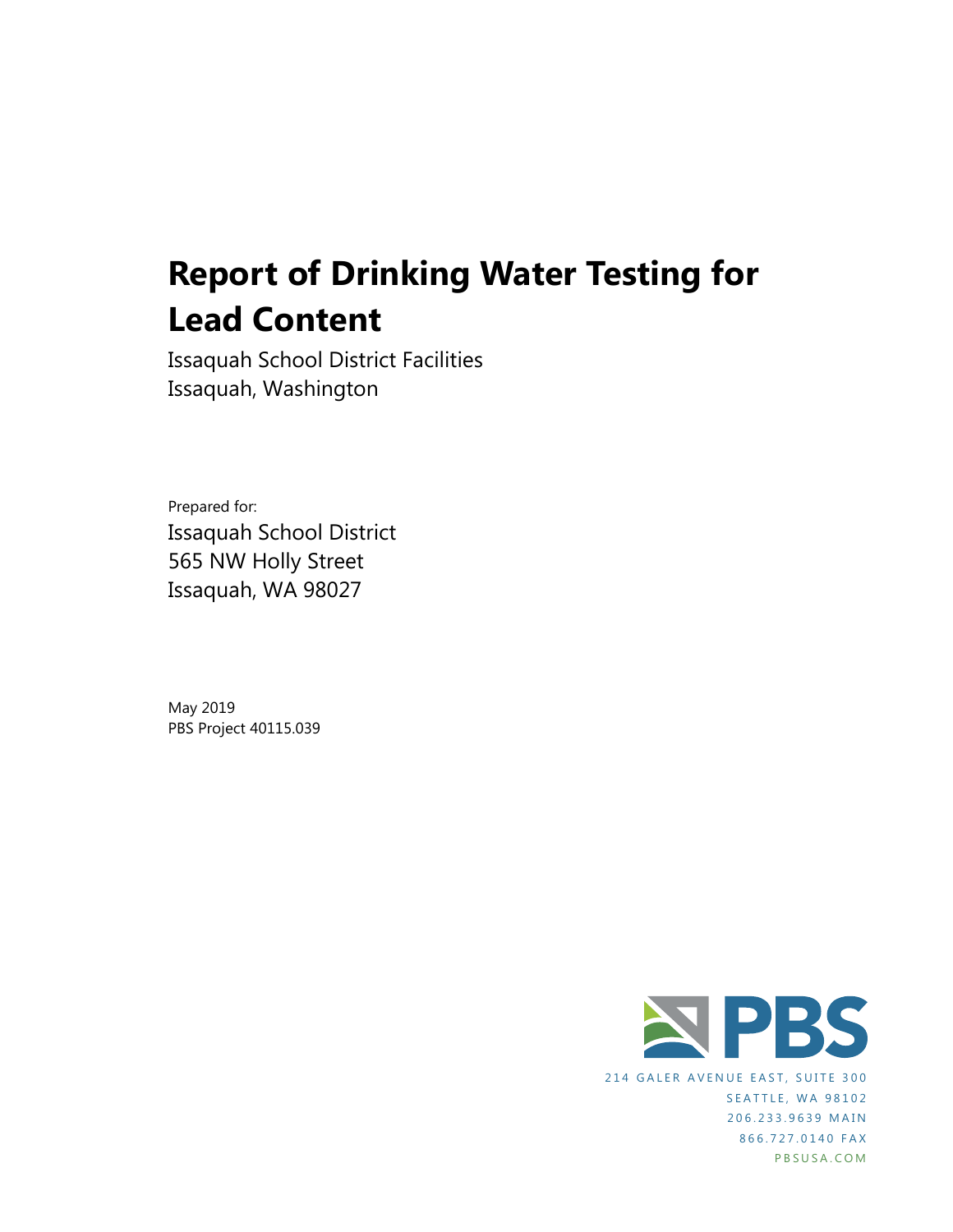#### **TABLE OF CONTENTS**

#### **SUPPORTING DATA**

#### **ATTACHMENTS**

- Tab 1 Laboratory Certifications
- Tab 2 Apollo Elementary School
- Tab 3 Briarwood Elementary School
- Tab 4 Cascade Ridge Elementary School
- Tab 5 Challenger Elementary School
- Tab 6 Clark Elementary School
- Tab 7 Cougar Ridge Elementary School
- Tab 8 Creekside Elementary School
- Tab 9 Discovery Elementary School
- Tab 10 Endeavor Elementary School
- Tab 11 Grand Ridge Elementary School
- Tab 12 Issaquah Valley Elementary School
- Tab 13 Maple Hills Elementary School
- Tab 14 Newcastle Elementary School
- Tab 15 Sunny Hills Elementary School
- Tab 16 Sunset Elementary School
- Tab 17 Beaver Lake Middle School
- Tab 18 Issaquah Middle School
- Tab 19 Maywood Middle School
- Tab 20 Pacific Cascade Middle School
- Tab 21 Pine Lake Middle School
- Tab 22 Gibson Ek High School
- Tab 23 Issaquah High School and Stadium
- Tab 24 Liberty High School and Stadium
- Tab 25 Skyline High School and Stadium
- Tab 26 Administration Building
- Tab 27 May Valley Service Center
- Tab 28 Transportation-Main
- Tab 29 Transportation-Satellite

This report is for the exclusive use of the Issaquah School District and is not to be photographed, photocopied, or similarly reproduced, in total or in part, without the express written consent of the client and/or PBS Engineering and Environmental Inc.

©2019 PBS Engineering and Environmental Inc.

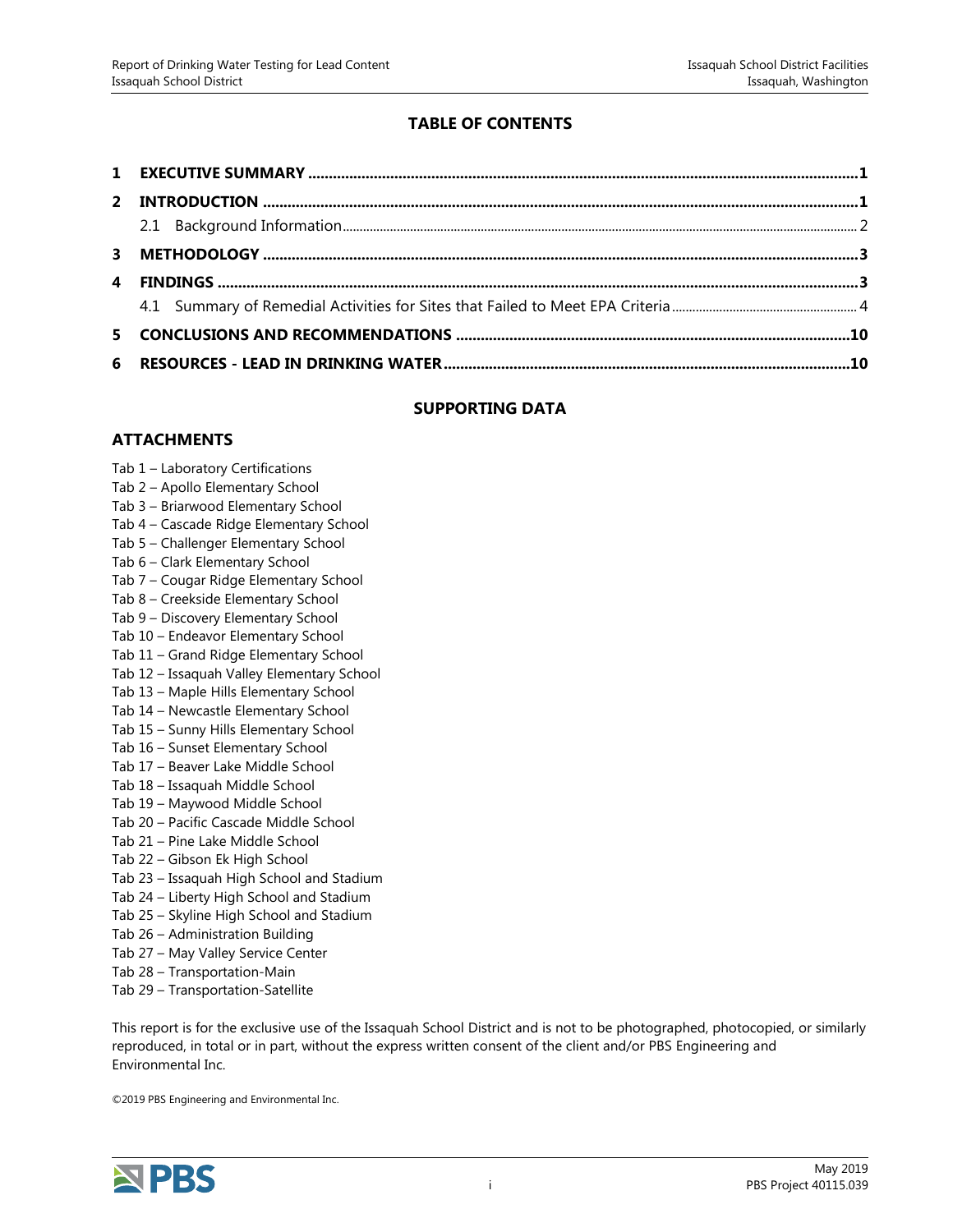#### <span id="page-2-0"></span>**1 EXECUTIVE SUMMARY**

PBS was requested to test all accessible fixtures/sources from which drinking water could be consumed. Drinking water in Washington State is regulated by both the Environmental Protection Agency (EPA) and the Washington State Department of Health (DOH). The testing process followed the protocols described in the Environmental Protection Agency (EPA) document, *"3T's for Reducing Lead in Drinking Water in Schools*.*"*

The Issaquah School District selected 28 facilities to be tested for lead in drinking water. The facilities/sites tested included 15 elementary schools, 5 middle schools, 4 high schools, 1 administrative building and 3 operation complexes. A complete list of the facilities can be found in Section 2.0. None of the 28 facilities tested were found to have systemic or facility-wide lead contamination in the drinking water. Individual fixtures at some facilities were found to exceed the EPA recommended action level of >20 parts per billion (ppb) lead, indicating localized contamination. The typical cause of lead contamination at the Issaquah School District facilities appeared to be lead-containing fixtures, lead-containing (brass) fittings, and/or leadcontaining pipe joint solder.

PBS collected water samples from a total of 4,202 water fixtures throughout the Issaquah School District. Of the 4,202 sampling locations, a total of three-hundred and forty-five (345) of the sampling locations contained levels of lead above the EPA recommended action level. Of the 345 locations that failed, two-hundred and thirty-five (235) locations were either external or internal hose bibs, shower fixtures, eye wash stations, laboratory sinks, or custodial mop sinks that are not used for drinking purposes. The Issaquah School District affixed "NON-POTABLE Do Not Drink" signage at each of the 235 non-drinking water fixtures. The remaining one-hundred and ten (110) fixture locations that failed to meet the EPA drinking water standards were taken out of service within 24 hours of notification of test results. Each of those failed sites were evaluated, appropriate remedial activities were preformed to reduce the level of lead to below the EPA criteria and all 110 fixtures were placed back into service.

The Issaquah School District understands that public education and communication is an important element to this project. The Lead Contamination Control Act of 1988 has mandatory public notice requirements for reporting lead test results. There are two separate public availability notifications the schools must perform: (1) making a copy of the sampling results available in the school administrative offices, and (2) providing notification to relevant parents, staff, students, local health officer and employee organizations that the sampling program results are available.

#### <span id="page-2-1"></span>**2 INTRODUCTION**

The Issaquah School District wanted to take precautionary action for potential lead in drinking water, and requested PBS to conduct drinking water sampling and analysis for lead content. The following 28 buildings were selected by the Issaquah School District for drinking water testing:

#### Elementary Schools

- Apollo Elementary School
- Briarwood Elementary School
- Cascade Ridge Elementary School
- Challenger Elementary School
- Clark Elementary School
- Cougar Ridge Elementary School
- Creekside Elementary School
- Discovery Elementary School
- Endeavour Elementary School

#### Middle Schools

- Beaver Lake Middle School
- Issaquah Middle School
- Maywood Middle School
- Pacific Cascade Middle School
- Pine Lake Middle School

#### High Schools

- Gibson Ek High School
- Issaquah High School
- Liberty High School

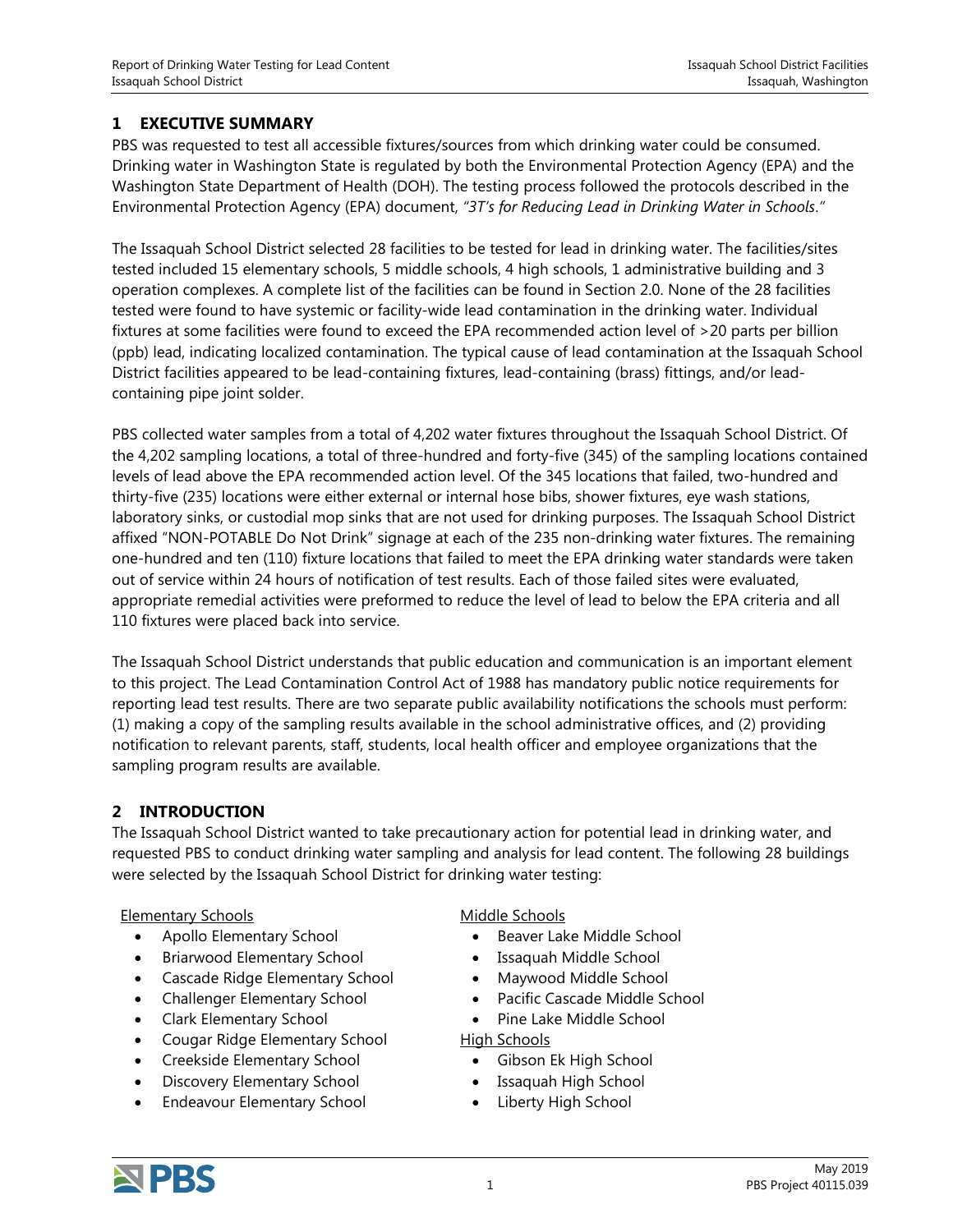- Grand Ridge Elementary School
- Issaquah Valley Elementary School
- Maple Hills Elementary School
- Newcastle Elementary School
- Sunny Hills Elementary School
- Sunset Elementary School

### • Skyline High School

- Administration Facilities
	- Administration Building • May Valley Service Center
- Transportation Center Satellite
- Transportation Center Main

#### <span id="page-3-0"></span>**2.1 Background Information**

Lead is commonly found in drinking water. Levels of lead in drinking water are regulated by the Environmental Protection Agency (EPA) and Washington Department of Health (DOH) due to its ability to have negative impacts on human health.

Lead, a metal found in natural deposits, is commonly found in plumbing materials and water service lines. Although the main sources of exposure to lead are ingestion of paint chips and dust inhalation, EPA estimates that 10 to 20 percent of human exposure to lead may come from lead in drinking water. Infants who consume mixed formula can receive 40 to 60 percent of their exposure to lead from drinking water.

Lead in drinking water can cause a variety of adverse health effects. The health effects of lead are most severe for infants and children for whom, exposure to lead in drinking water above the action level can result in delays in physical and mental development along with slight deficits in attention span and learning abilities. In adults, it can cause increases in blood pressure. Adults who drink this water over many years can develop kidney problems or high blood pressure.

Lead is rarely found in source water. Federal and state regulations require that public drinking water suppliers regularly test for contaminants such as lead. Typically, lead gets into the system after the water leaves the local treatment plant or well. The source of lead in a facility's water is most likely the corrosion of lead containing pipes, fixtures or solder. This corrosion often occurs from a reaction between the water and the plumbing materials caused by dissolved oxygen, low pH (acidity) and low mineral content in water.

Through the early 1900s, lead pipes were commonly used for interior plumbing. Plumbing installed before 1930 is most likely to contain lead. Between 1920 and 1950, galvanized pipes were also used for plumbing. After 1930, copper generally replaced lead as the most commonly used material for water pipes. Until the mid to late 1980s, before the lead-free requirements of the 1986 Safe Drinking Water Act, lead solder was used to join copper pipes. Buildings constructed after this period should have joints made of lead-free solders. In summary, homes and other buildings built before 1986 are more likely to have lead pipes, fixtures and solder. New buildings are not likely to have lead pipes in their plumbing systems but are very likely to have copper pipes with solder joints or fixtures that contain lead alloys. However, newer facilities are also at risk. Between 1986 and 2014 plumbing that is legally considered "lead-free" could still contain up to 8 percent lead in the alloy. In 2014, the International Plumbing Code was updated to require "lead-free" components to contain no more than 0.25 percent lead. The most common problem is with brass or chrome-plated brass faucets and fixtures, which can leach significant amounts of lead into the water, especially hot water. The efforts of the public water suppliers over the years to minimize corrosiveness of the water may have helped mineral deposits forming a coating on the inside of the pipes (scaling), which insulates the water from the plumbing and results in decreased lead levels. If the coating does not exist or is disturbed, water comes in direct contact with lead in the system.

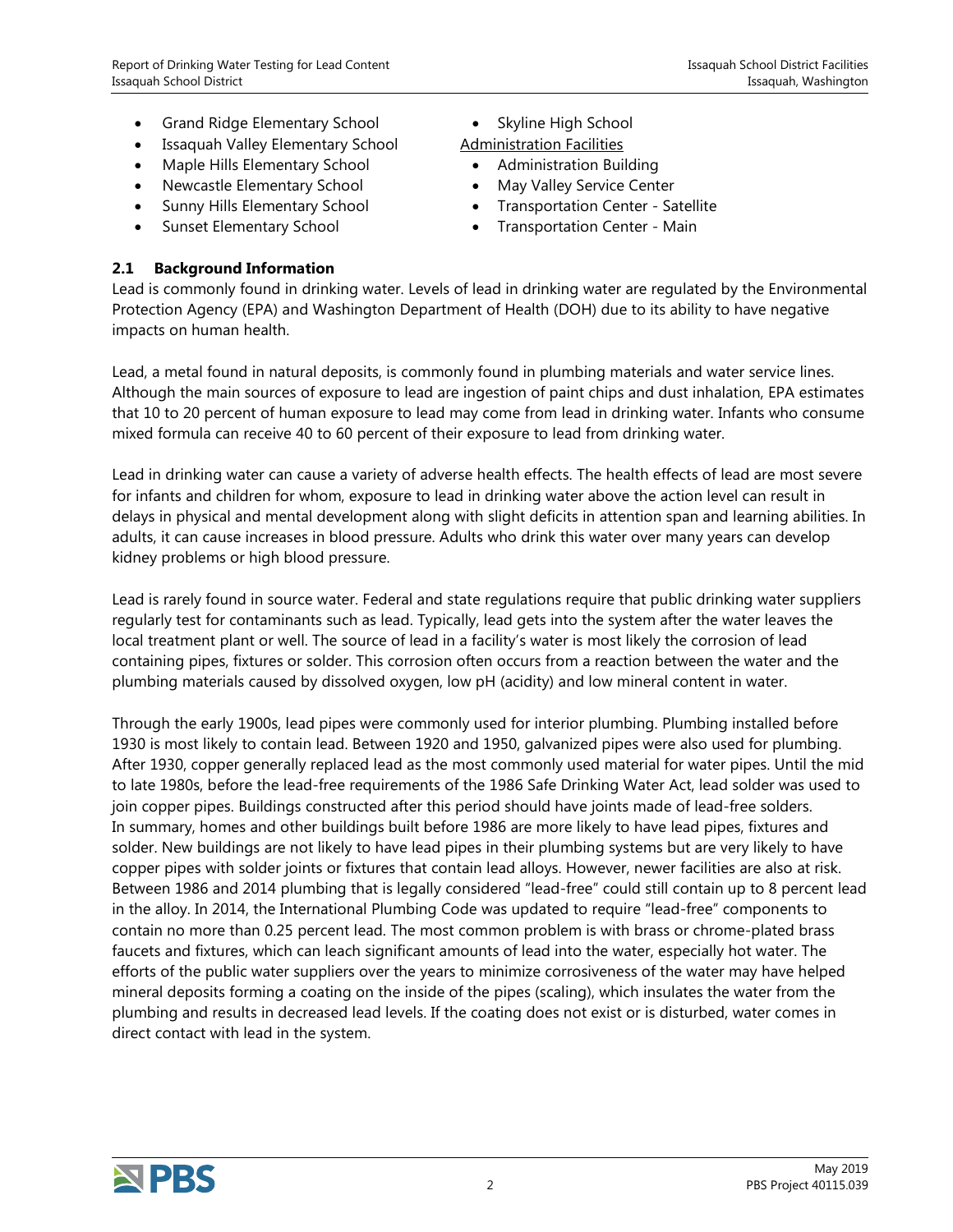#### <span id="page-4-0"></span>**3 METHODOLOGY**

PBS conducted a walkthrough of each facility to help determine sampling locations, building use patterns, and potential access issues. Based on the initial site walkthrough, a sampling plan was developed by PBS and the Issaquah School District. The following drinking water sources were selected and mapped for testing:

- All drinking fountains
- All sinks
- All ice makers (except refrigerators)
- All kitchen kettles
- All hose bibs
- All shower heads
- All eye washes

The sampling process followed the protocols described in the Environmental Protection Agency (EPA) document, *"3T's for Reducing Lead in Drinking Water in Schools*.*"*

The drinking water sampling was conducted from November 2017 to January 2019. The sample collection procedures were generally as follows:

- 1. First draw water samples were collected after the water had been sitting in the pipes for 8-18 hours. The first draw samples consisted of the first 250 milliliters (ml) of water from the source without wasting any water.
- 2. The samples were assigned unique identification numbers and drawings were labeled to identify each location. Electronic drawings were provided by the Issaquah School District.
- 3. Chain-of-custody documentation was completed and cross-matched with drawings and sample container labels.
- 4. The samples were delivered to the laboratory for analysis within 24 48 hours of sample collection.

A total of 4,202 fixtures were tested from the 28 facilities. The water samples were delivered for analysis under chain-of-custody protocols to Onsite Environmental Inc. in Redmond, Washington, and Friedman and Bruya Inc. in Seattle, Washington (Both Washington State Certified Drinking Water Laboratories). Sample containers were provided by the laboratory. All samples were collected and tested in accordance with EPA Method 200.8 for total lead in drinking water. Copies of the laboratory drinking water certifications are provided as Attachment 1.

Laboratory Analysis Reports for each facility are provided in the Report Attachments 2-29. Each facility report includes a table that lists sample identification numbers, sample locations and laboratory results for lead content. Additionally, each facility report includes drawings that show sample locations.

On sample sites that failed to meet the EPA criteria for lead in drinking water in schools, the following summary information has been provided:

- Initial, follow-up and confirmation laboratory data
- Summary of Remedial Activities for Site

#### <span id="page-4-1"></span>**4 FINDINGS**

Water samples collected from the Issaquah School District buildings were compared to the EPA drinking water standard, in which concentrations of lead greater than 20 ppb are considered contaminated. When this action

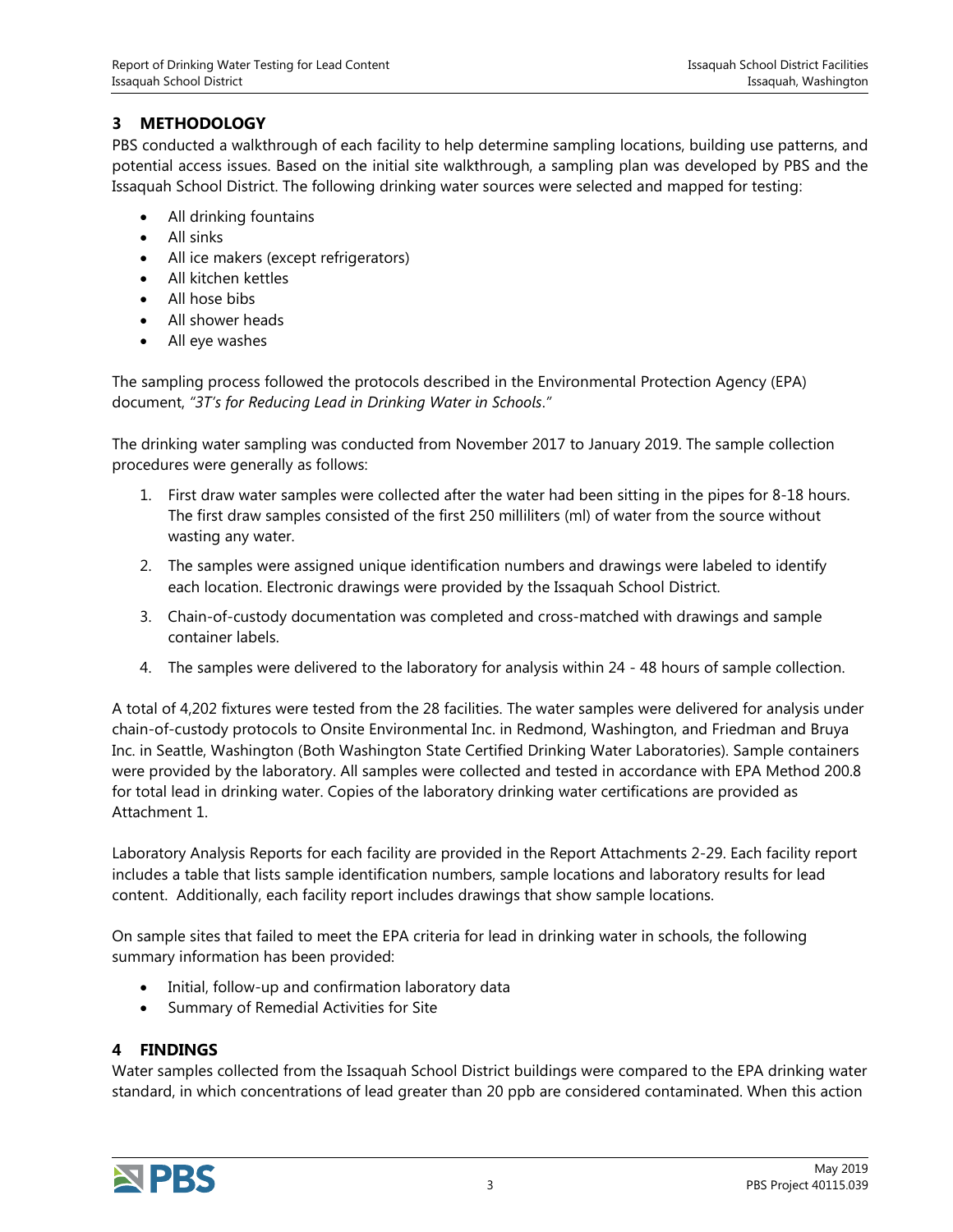level is reached, follow-up sampling is recommended by EPA to help pinpoint the source of the lead contamination. In general, the sources of elevated lead content in drinking water at the Issaquah School District sites were thought to have been caused by the following:

- Leaded pipe solder,
- Corrosion of pipes and fittings containing lead,
- Corrosion of fixtures containing alloys of lead.

A total of 4,574 samples were collected at the 4,202 samples sites, 110 or <3% of drinking water sources were found to exceed the lead threshold concentration of >20 ppb. See Section 4.1, Summary of Remedial Activities for Sites that Failed to Meet EPA Criteria. No systemic or widespread lead contamination was revealed in the drinking water as a result of this sampling activity.

In general, widespread lead contamination in drinking water can be expected when:

- The building's plumbing is less than 5 years old and lead solder had been illegally used (i.e., after the "lead-free" requirements of the 1986/2014 Safe Drinking Water Act took effect).
- Brass fittings, faucets, and valves were installed throughout the building prior to 2014 (even though they may contain less than 8 percent lead as required under the lead-free requirements of the Safe Drinking Water Act).
- The water is corrosive.
- Sediment in the plumbing and screens contains lead.
- Lead pipes are used throughout the building.
- The service connector (i.e., the pipe that carries water from the public water system main to the
- building) is made of lead.

In general, localized contamination can be expected if:

- The water is non-corrosive.
- Lead pipes are used in some locations.
- Some brass fittings, faucets, and valves have been installed prior to 2014 (even though they may contain less than 8 percent lead).
- Numerous lead solder joints were installed in short sections of pipe before 1986 or were illegally installed after 1986 (i.e., after the lead-free requirements of the Safe Drinking Water Act took effect).
- There are areas in the building's plumbing with low flow or infrequent use.
- Sediment in the plumbing and screens at isolated locations contain lead.

#### <span id="page-5-0"></span>**4.1 Summary of Remedial Activities for Sites that Failed to Meet EPA Criteria**

When the EPA "threshold" or "action" level is reached, remedial action ("Remediation Plan") and "Follow-up Testing" is recommended by EPA. The following table is a list of drinking water sources/sites tested that did not meet the EPA criteria for lead content in drinking water and the associated remedial activity performed by the District.

| Table 1 - Summary of Remedial Activities |                           |                        |                                                               |  |
|------------------------------------------|---------------------------|------------------------|---------------------------------------------------------------|--|
|                                          | <b>Elementary Schools</b> |                        |                                                               |  |
| <b>SCHOOL</b>                            | <b>SAMPLE</b>             | <b>LOCATION</b>        | <b>REMEDIAL ACTIVITY</b>                                      |  |
| Apollo Elementary                        | AES-042-S                 | Office 213 Sink        | <b>Fixture Replaced</b>                                       |  |
| Apollo Elementary                        | AES-088-S                 | Storage Rm 226 Sink    | <b>Fixture Replaced</b>                                       |  |
| Apollo Elementary                        | AES                       | All External Hose Bibs | Sign posted at fixture - Non-<br>potable water - Do Not Drink |  |

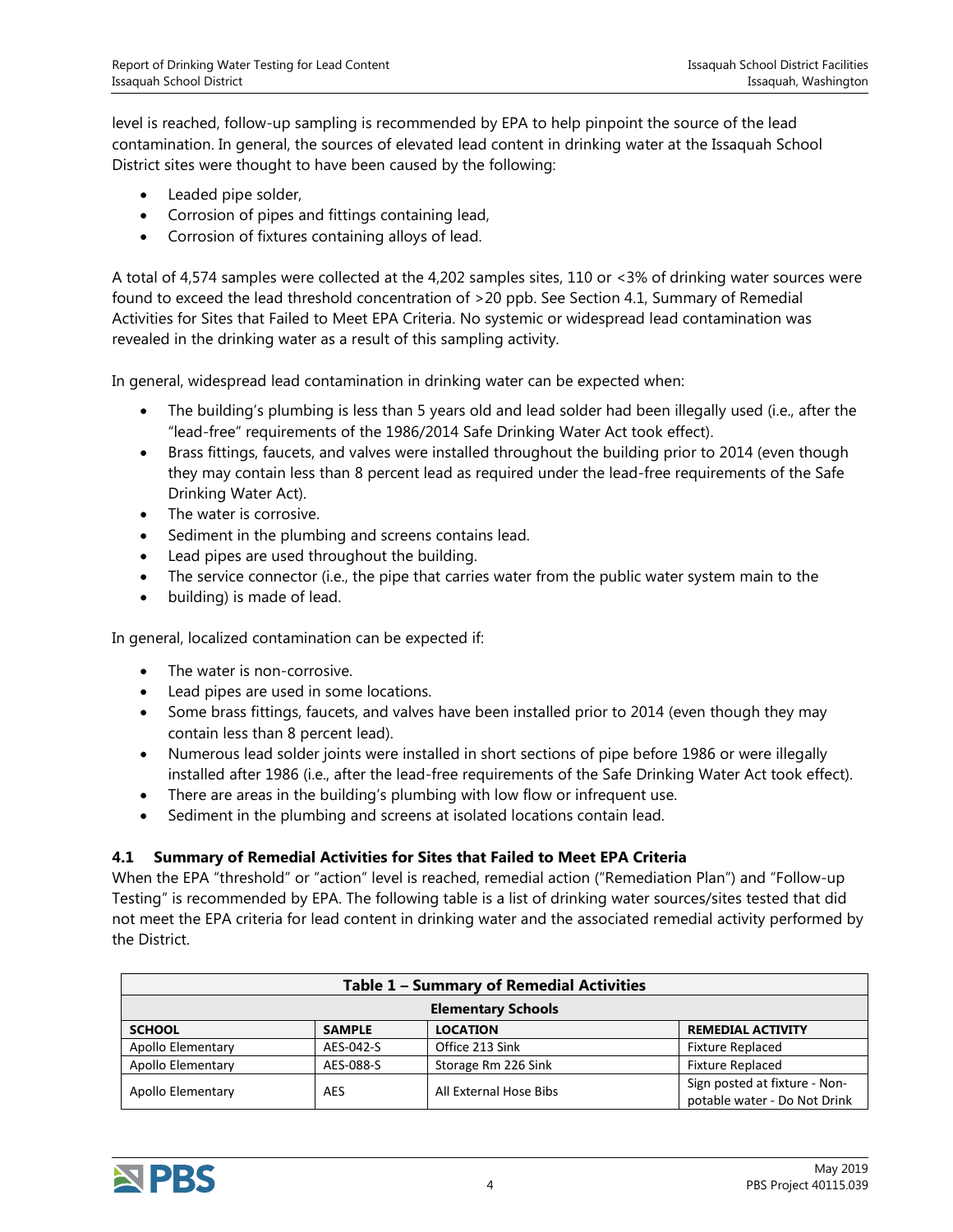| Table 1 - Summary of Remedial Activities |                        |                                                |                                                               |  |
|------------------------------------------|------------------------|------------------------------------------------|---------------------------------------------------------------|--|
| <b>Briarwood Elementary</b>              | <b>BES</b>             | All External Hose Bibs                         | Sign posted at fixture - Non-                                 |  |
|                                          |                        |                                                | potable water - Do Not Drink                                  |  |
| <b>Briarwood Elementary</b>              | <b>BES</b>             | All Shower Heads                               | Sign posted at fixture - Non-                                 |  |
|                                          |                        |                                                | potable water - Do Not Drink                                  |  |
| Cascade Ridge Elementary                 | <b>CRES</b>            | All External Hose Bibs                         | Sign posted at fixture - Non-                                 |  |
|                                          |                        |                                                | potable water - Do Not Drink                                  |  |
| Cascade Ridge Elementary                 | <b>CRES</b>            | All Shower Heads                               | Sign posted at fixture - Non-<br>potable water - Do Not Drink |  |
| <b>Challenger Elementary</b>             | CHES-031-K             | Kitchen Kettle                                 | <b>Fixture Replaced</b>                                       |  |
|                                          |                        |                                                | Sign posted at fixture - Non-                                 |  |
| <b>Challenger Elementary</b>             | <b>CHES</b>            | All External Hose Bibs                         | potable water - Do Not Drink                                  |  |
|                                          |                        |                                                | Sign posted at fixture - Non-                                 |  |
| Clark Elementary                         | <b>CLES</b>            | All External Shower Heads                      | potable water - Do Not Drink                                  |  |
| Clark Elementary                         | <b>CLES</b>            | All External Hose Bibs                         | Sign posted at fixture - Non-                                 |  |
|                                          |                        |                                                | potable water - Do Not Drink                                  |  |
| Cougar Ridge Elementary                  | COES-024-S             | Room 142 Classroom Left Sink                   | <b>Fixture Replaced</b>                                       |  |
| <b>Cougar Ridge Elementary</b>           | COES-036-S             | Room 148 Classroom Sink                        | Fixture and soldered feed                                     |  |
|                                          |                        |                                                | lines replaced                                                |  |
| <b>Cougar Ridge Elementary</b>           | <b>COES</b>            | All External Hose Bibs                         | Sign posted at fixture - Non-<br>potable water - Do Not Drink |  |
| Creekside Elementary                     | CSES-091-S             | Music 171 Sink                                 | <b>Fixture Replaced</b>                                       |  |
|                                          |                        |                                                | Sign posted at fixture - Non-                                 |  |
| Creekside Elementary                     | <b>CSES</b>            | All External Hose Bibs                         | potable water - Do Not Drink                                  |  |
|                                          |                        |                                                | Sign posted at fixture - Non-                                 |  |
| Creekside Elementary                     | <b>CSES</b>            | All Shower Heads                               | potable water - Do Not Drink                                  |  |
| Discovery Elementary                     | <b>DES-004-K</b>       | Kitchen Kettle                                 | <b>Fixture Replaced</b>                                       |  |
| Discovery Elementary                     | <b>DES-006-HB</b>      | Kitchen - Faucet to Right of Kettle            | <b>Fixture Replaced</b>                                       |  |
| <b>Discovery Elementary</b>              | DES-009-S              | Room 13                                        | <b>Fixture Replaced</b>                                       |  |
| <b>Discovery Elementary</b>              | DES-012-S              | Room 14                                        | <b>Fixture Replaced</b>                                       |  |
| Discovery Elementary                     | <b>DES-020-S</b>       | Activity Center Across Rooms 17&18             | <b>Fixture Replaced</b>                                       |  |
| <b>Discovery Elementary</b>              | DES-031-S              | Rooms 18-24 Wing Activity Center Sink<br>Left  | <b>Fixture Replaced</b>                                       |  |
| <b>Discovery Elementary</b>              | DES-032-S              | Rooms 18-24 Wing Activity Center Sink<br>Right | <b>Fixture Replaced</b>                                       |  |
| <b>Discovery Elementary</b>              | DES-033-S              | Music Room Sink                                | <b>Fixture Replaced</b>                                       |  |
| Discovery Elementary                     | DES-036-S              | Media Center/Library Office                    | <b>Fixture Replaced</b>                                       |  |
| Discovery Elementary                     | <b>DES-041-S</b>       | Staff Workroom                                 | <b>Fixture Replaced</b>                                       |  |
| Discovery Elementary                     | DES-043-S              | Staff Workroom Men's Bathroom                  | <b>Fixture Replaced</b>                                       |  |
| Discovery Elementary                     | <b>DES-047-S</b>       | Room 1 Bathroom Hallway Sink                   | Fixture Replaced                                              |  |
| Discovery Elementary                     | DES-053-S              | Room 2 - Office                                | <b>Fixture Replaced</b>                                       |  |
| Discovery Elementary                     | DES-054-S              | Room 3                                         | <b>Fixture Replaced</b>                                       |  |
| Discovery Elementary                     | DES-062-S              | Room 6                                         | <b>Fixture Replaced</b>                                       |  |
| Discovery Elementary                     | DES-069-S              | Room 8 - Left Sink                             | <b>Fixture Replaced</b>                                       |  |
| Discovery Elementary                     | DES-071-S              | Room 8 - Right Sink                            | <b>Fixture Replaced</b>                                       |  |
| <b>Discovery Elementary</b>              | DES-074-S              | Ell Room - Left Sink                           | <b>Fixture Replaced</b>                                       |  |
| Discovery Elementary                     | DES-075-S              | Ell Room - Middle Sink                         | <b>Fixture Replaced</b>                                       |  |
| Discovery Elementary                     | DES-076-S<br>DES-084-S | Ell Room - Right Sink<br>Room 11               | <b>Fixture Replaced</b><br><b>Fixture Replaced</b>            |  |
| Discovery Elementary                     |                        |                                                | Sign posted at fixture - Non-                                 |  |
| <b>Discovery Elementary</b>              | <b>DES</b>             | All External Hose Bibs                         | potable water - Do Not Drink                                  |  |
| <b>Endeavor Elementary</b>               | EES-004-K              | Kitchen Kettle                                 | <b>Fixture Replaced</b>                                       |  |
| <b>Endeavor Elementary</b>               | EES-009-S              | Room 306 Work Room Sink                        | <b>Fixture Replaced</b>                                       |  |
| <b>Endeavor Elementary</b>               | EES-018-S              | Room 603 Activity Center Left Room Sink        | <b>Fixture Replaced</b>                                       |  |
| <b>Endeavor Elementary</b>               | EES-034-S              | Room 506 Classroom Sink Fixture - Sink         | <b>Fixture Replaced</b>                                       |  |
| <b>Endeavor Elementary</b>               | EES-054-S              | Room 511 Book Room Sink                        | <b>Fixture Replaced</b>                                       |  |

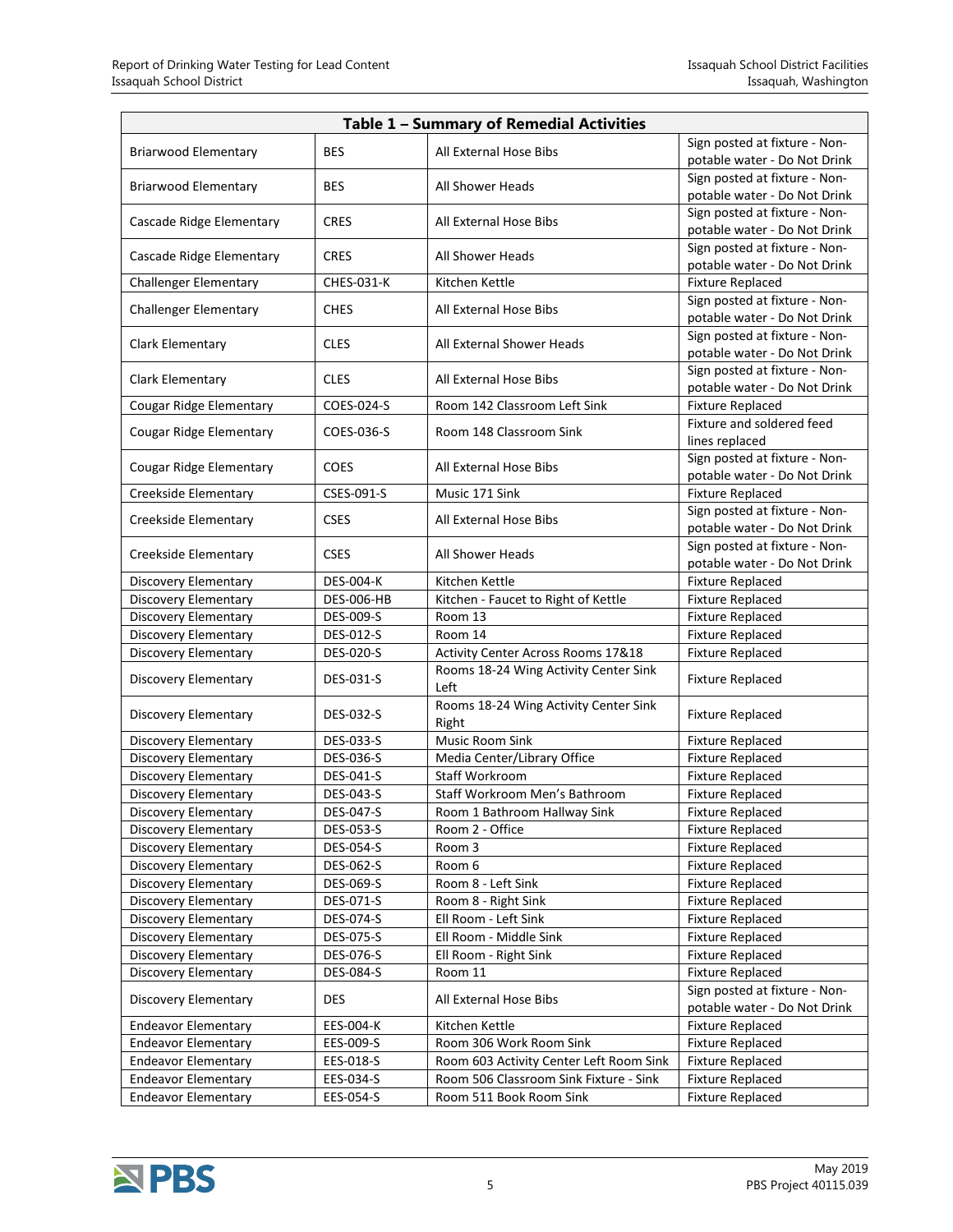| Table 1 - Summary of Remedial Activities |                   |                                                      |                                                               |  |
|------------------------------------------|-------------------|------------------------------------------------------|---------------------------------------------------------------|--|
| <b>Endeavor Elementary</b>               | EES-075-S         | Room 204 Activity Center Left Fixture -<br>Sink      | <b>Fixture Replaced</b>                                       |  |
| <b>Endeavor Elementary</b>               | EES-093-S         | Room 209 Library Office                              | <b>Fixture Replaced</b>                                       |  |
| <b>Endeavor Elementary</b>               | EES.              | All External Hose Bibs                               | Sign posted at fixture - Non-<br>potable water - Do Not Drink |  |
| <b>Endeavor Elementary</b>               | EES               | All Shower Heads                                     | Sign posted at fixture - Non-<br>potable water - Do Not Drink |  |
| <b>Grand Ridge Elementary</b>            | <b>GRES</b>       | All External Hose Bibs                               | Sign posted at fixture - Non-<br>potable water - Do Not Drink |  |
| <b>Grand Ridge Elementary</b>            | <b>GRES</b>       | All Shower Heads                                     | Sign posted at fixture - Non-<br>potable water - Do Not Drink |  |
| Issaquah Valley Elementary               | <b>IVES-059-S</b> | Music Room Office Sink                               | Fixture and soldered feed<br>lines replaced                   |  |
| Issaquah Valley Elementary               | IVES-121-DF       | Room 202 Drinking Fountain                           | <b>Fixture Replaced</b>                                       |  |
| Issaquah Valley Elementary               | IVES-132-S        | Computer Lab Office Sink                             | Removed from service                                          |  |
| Issaquah Valley Elementary               | <b>IVES</b>       | All External Hose Bibs                               | Sign posted at fixture - Non-<br>potable water - Do Not Drink |  |
| Maple Hills Elementary                   | <b>MHES-003-K</b> | Kitchen Kettle                                       | <b>Fixture Replaced</b>                                       |  |
| Maple Hills Elementary                   | MHES-005-HB       | Kitchen, Left HB                                     | Removed from service                                          |  |
| Maple Hills Elementary                   | MHES-022-S        | 400 Wing Shared Area Sink Left                       | <b>Fixture Replaced</b>                                       |  |
| Maple Hills Elementary                   | MHES-026-S        | Room 407 Sink                                        | <b>Fixture Replaced</b>                                       |  |
| Maple Hills Elementary                   | MHES-037-S        | 300 Wing Shared Area Sink Right                      | Fixture and soldered feed<br>lines replaced                   |  |
| Maple Hills Elementary                   | MHES-078-S        | Room 601 Upper Sink                                  | <b>Fixture Replaced</b>                                       |  |
| Maple Hills Elementary                   | <b>MHES-084-S</b> | Music Room Office 609 Sink                           | Fixture and soldered feed<br>lines replaced                   |  |
| Maple Hills Elementary                   | <b>MHES</b>       | All External Hose Bibs                               | Sign posted at fixture - Non-<br>potable water - Do Not Drink |  |
| Maple Hills Elementary                   | <b>MHES</b>       | All Shower Heads                                     | Sign posted at fixture - Non-<br>potable water - Do Not Drink |  |
| Newcastle Elementary                     | <b>NES-076-S</b>  | 2nd Floor 240 Hallway - Room 247<br>Custodian - Sink | Sign posted at fixture - Non-<br>potable water - Do Not Drink |  |
| Newcastle Elementary                     | <b>NES</b>        | All External Hose Bibs                               | Sign posted at fixture - Non-<br>potable water - Do Not Drink |  |
| Newcastle Elementary                     | <b>NES</b>        | All Shower Heads                                     | Sign posted at fixture - Non-<br>potable water - Do Not Drink |  |
| Sunny Hills Elementary                   | SHES-099-S        | <b>First Floor Custodial Sink</b>                    | Sign posted at fixture - Non-<br>potable water - Do Not Drink |  |
| Sunny Hills Elementary                   | <b>SHES</b>       | All External Hose Bibs                               | Sign posted at fixture - Non-<br>potable water - Do Not Drink |  |
| Sunny Hills Elementary                   | <b>SHES</b>       | All Shower Heads                                     | Sign posted at fixture - Non-<br>potable water - Do Not Drink |  |
| <b>Sunset Elementary</b>                 | SES-059-S         | "C" Wing Janitor Room Sink                           | Sign posted at fixture - Non-<br>potable water - Do Not Drink |  |
| <b>Sunset Elementary</b>                 | SES-086-S         | "A" Wing Storage Room Sink                           | Sign posted at fixture - Non-<br>potable water - Do Not Drink |  |
| <b>Sunset Elementary</b>                 | <b>SES</b>        | All External Hose Bibs                               | Sign posted at fixture - Non-<br>potable water - Do Not Drink |  |
| <b>Middle Schools</b>                    |                   |                                                      |                                                               |  |
| <b>SCHOOL</b>                            | <b>SAMPLE</b>     | <b>LOCATION</b>                                      | <b>REMEDIAL ACTIVITY</b>                                      |  |
| Beaver Lake Middle                       | <b>BLMS-014-S</b> | Room M-2 Sink                                        | Fixture and soldered feed<br>lines replaced                   |  |
| Beaver Lake Middle                       | <b>BLMS-015-S</b> | Music Room Office Sink                               | <b>Fixture Replaced</b>                                       |  |
| Beaver Lake Middle                       | <b>BLMS-019-S</b> | Front Office Work Room Sink                          | <b>Fixture Replaced</b>                                       |  |
| Beaver Lake Middle                       | <b>BLMS-053-S</b> | Room B-6 Classroom Sink                              | <b>Fixture Replaced</b>                                       |  |
| Beaver Lake Middle                       | <b>BLMS-056-S</b> | Room B-7 Classroom Sink                              | <b>Fixture Replaced</b>                                       |  |

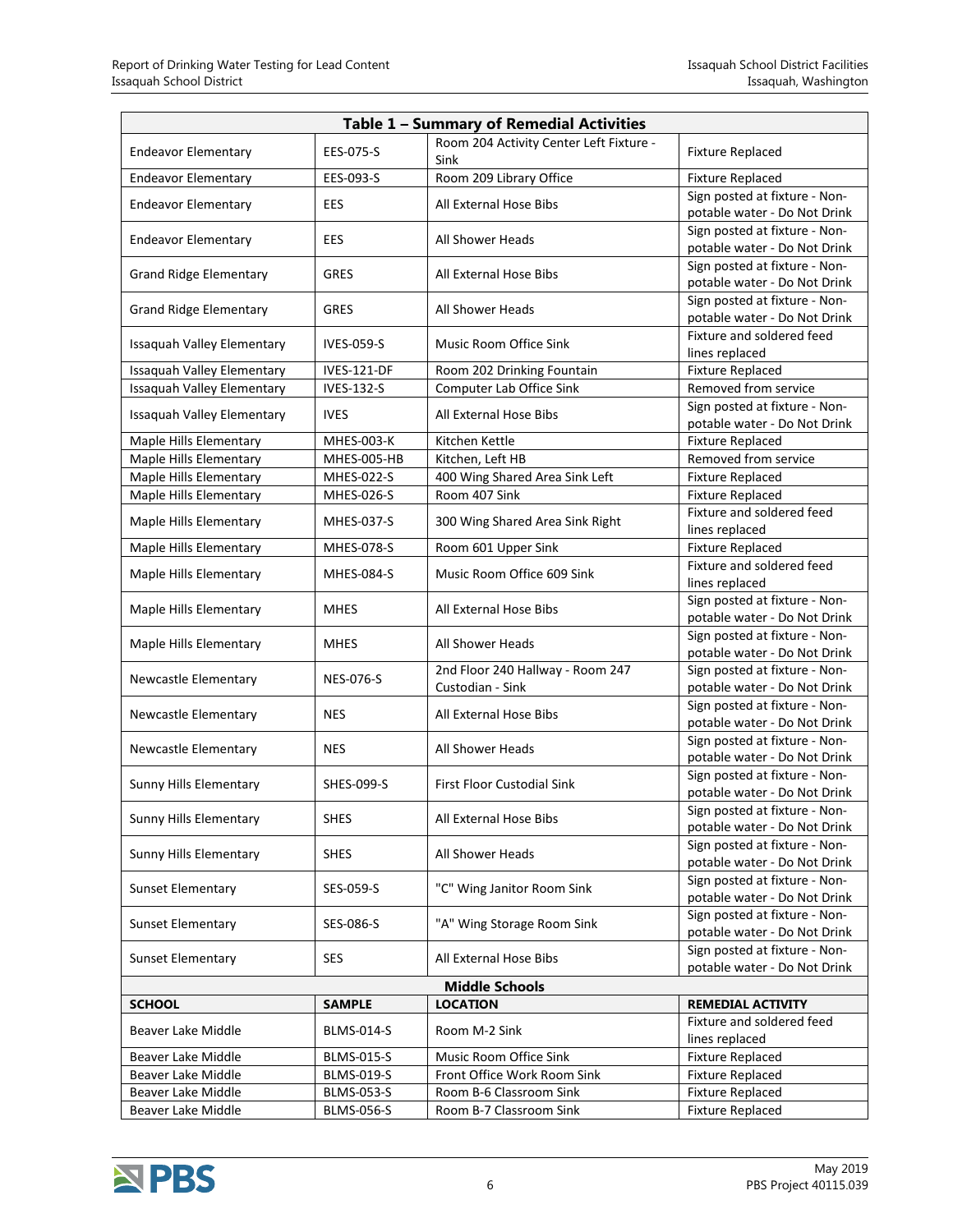| Table 1 - Summary of Remedial Activities |                   |                                              |                                                               |  |
|------------------------------------------|-------------------|----------------------------------------------|---------------------------------------------------------------|--|
| Beaver Lake Middle                       | <b>BLMS-061-S</b> | Room B-5 Classroom Sink                      | <b>Fixture Replaced</b>                                       |  |
| Beaver Lake Middle                       | <b>BLMS-063-S</b> | Room B-3 Classroom Sink                      | <b>Fixture Replaced</b>                                       |  |
| Beaver Lake Middle                       | <b>BLMS-065-S</b> | Room B-2 Classroom Sink                      | <b>Fixture Replaced</b>                                       |  |
| Beaver Lake Middle                       | <b>BLMS-069-S</b> | Room B-1 Classroom Left Sink                 | <b>Fixture Replaced</b>                                       |  |
|                                          |                   |                                              | Fixture and soldered feed                                     |  |
| Beaver Lake Middle                       | <b>BLMS-071-S</b> | Room B-1 Classroom Office Sink               | lines replaced                                                |  |
| Beaver Lake Middle                       | <b>BLMS-083-S</b> | Room A-3 Classroom North Wall Middle<br>Sink | <b>Fixture Replaced</b>                                       |  |
| Beaver Lake Middle                       | <b>BLMS-084-S</b> | Room A-3 Classroom North Wall Right<br>Sink  | Sign posted at fixture - Non-<br>potable water - Do Not Drink |  |
| Beaver Lake Middle                       | <b>BLMS-085-S</b> | Room A-3 Office Sink                         | <b>Fixture Replaced</b>                                       |  |
| Beaver Lake Middle                       | <b>BLMS-104-S</b> | Room D-10 Classroom Sink                     | <b>Fixture Replaced</b>                                       |  |
| Beaver Lake Middle                       | <b>BLMS-125-S</b> | Room D-6 Classroom Sink                      | <b>Fixture Replaced</b>                                       |  |
| Beaver Lake Middle                       | <b>BLMS-127-S</b> | Room D-5 Classroom Sink                      | <b>Fixture Replaced</b>                                       |  |
| Beaver Lake Middle                       | <b>BLMS-129-S</b> | Room D-4 Classroom Sink                      | <b>Fixture Replaced</b>                                       |  |
| Beaver Lake Middle                       | <b>BLMS-131-S</b> | Room D-3 Classroom Sink                      | <b>Fixture Replaced</b>                                       |  |
| Beaver Lake Middle                       | <b>BLMS-135-S</b> | Room D-2 Classroom Sink                      | <b>Fixture Replaced</b>                                       |  |
| Beaver Lake Middle                       | <b>BLMS-145-S</b> | Room C-12 Classroom Sink                     | <b>Fixture Replaced</b>                                       |  |
| Beaver Lake Middle                       | <b>BLMS-147-S</b> | Room C-11 Classroom Sink                     | <b>Fixture Replaced</b>                                       |  |
| Beaver Lake Middle                       | <b>BLMS-165-S</b> | Room C-10 Classroom Sink                     | <b>Fixture Replaced</b>                                       |  |
| Beaver Lake Middle                       | <b>BLMS-167-S</b> | Room C-8 Classroom Sink                      | <b>Fixture Replaced</b>                                       |  |
| Beaver Lake Middle                       | <b>BLMS-169-S</b> | Room C-6 Classroom Sink                      | <b>Fixture Replaced</b>                                       |  |
| Beaver Lake Middle                       | <b>BLMS-171-S</b> | Room C-5 Classroom Sink                      | <b>Fixture Replaced</b>                                       |  |
| Beaver Lake Middle                       | <b>BLMS-175-S</b> | Room C-3 Classroom Sink                      | <b>Fixture Replaced</b>                                       |  |
| Beaver Lake Middle                       | <b>BLMS-179-S</b> | Room C-2 Classroom Sink                      | <b>Fixture Replaced</b>                                       |  |
|                                          |                   |                                              | Sign posted at fixture - Non-                                 |  |
| Beaver Lake Middle                       | <b>BLMS</b>       | All Science Classroom Sinks                  | potable water - Do Not Drink                                  |  |
| <b>Beaver Lake Middle</b>                | <b>BLMS</b>       | All Science Eyewash Stations                 | Sign posted at fixture - Non-<br>potable water - Do Not Drink |  |
| Beaver Lake Middle                       | <b>BLMS</b>       | All Showerheads                              | Sign posted at fixture - Non-<br>potable water - Do Not Drink |  |
| Beaver Lake Middle                       | <b>BLMS</b>       | All External Hose Bibs                       | Sign posted at fixture - Non-<br>potable water - Do Not Drink |  |
| Issaquah Middle                          | <b>IMS</b>        | All Showerheads                              | Sign posted at fixture - Non-<br>potable water - Do Not Drink |  |
| Issaquah Middle                          | <b>IMS</b>        | All External Hose Bibs                       | Sign posted at fixture - Non-<br>potable water - Do Not Drink |  |
| Issaquah Middle                          | <b>IMS</b>        | All Science Eyewash Stations                 | Sign posted at fixture - Non-<br>potable water - Do Not Drink |  |
| Maywood Middle                           | MMS-134-S         | Classroom 103 Sink                           | Fixture and soldered feed                                     |  |
| Maywood Middle                           | MMS-154-S         | Library Office Sink                          | lines replaced                                                |  |
|                                          |                   |                                              | <b>Fixture Replaced</b><br>Sign posted at fixture - Non-      |  |
| Maywood Middle                           | <b>MMS</b>        | All Showerheads                              | potable water - Do Not Drink                                  |  |
| Maywood Middle                           | <b>MMS</b>        | All External Hose Bibs                       | Sign posted at fixture - Non-<br>potable water - Do Not Drink |  |
| Maywood Middle                           | <b>MMS</b>        | All Science Eyewash Stations                 | Sign posted at fixture - Non-<br>potable water - Do Not Drink |  |
| Pacific Cascade Middle                   | PCMS-002-S        | Kitchen North Wall Right Sink                | <b>Fixture Replaced</b>                                       |  |
| Pacific Cascade Middle                   | <b>PCMS</b>       | All Showerheads                              | Sign posted at fixture - Non-<br>potable water - Do Not Drink |  |
| Pacific Cascade Middle                   | <b>PCMS</b>       | All External Hose Bibs                       | Sign posted at fixture - Non-                                 |  |
| Pacific Cascade Middle                   | <b>PCMS</b>       | All Science Eyewash Stations                 | potable water - Do Not Drink<br>Sign posted at fixture - Non- |  |
|                                          |                   |                                              | potable water - Do Not Drink                                  |  |

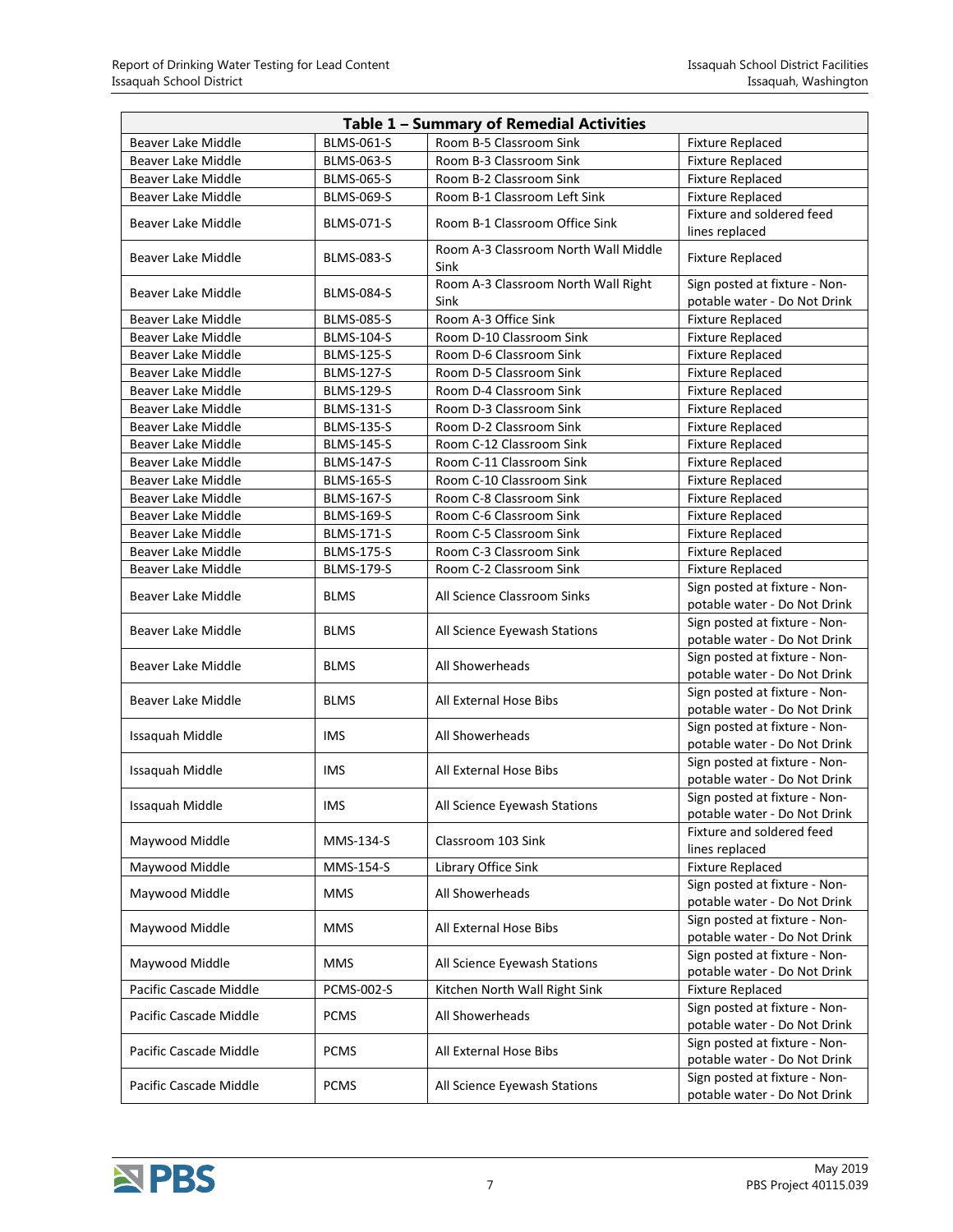| Table 1 - Summary of Remedial Activities |                   |                                                             |                                                                                                             |  |  |
|------------------------------------------|-------------------|-------------------------------------------------------------|-------------------------------------------------------------------------------------------------------------|--|--|
| Pine Lake Middle                         | <b>PLMS-004-S</b> | Room 435 Kitchen, South Dishwash Bay -<br>Left Sink         | Sign posted at fixture - Non-<br>potable water - Do Not Drink<br>/ just for rinsing dishes prior<br>to wash |  |  |
| Pine Lake Middle                         | <b>PLMS-005-S</b> | Room 435 Kitchen, South Dishwash Bay -<br><b>Right Sink</b> | Sign posted at fixture - Non-<br>potable water - Do Not Drink<br>/ just for rinsing dishes prior<br>to wash |  |  |
| Pine Lake Middle                         | <b>PLMS-006-S</b> | Room 435 Kitchen, South Wall Sink                           | Removed from service                                                                                        |  |  |
| Pine Lake Middle                         | <b>PLMS-078-S</b> | Room 207 Classroom Sink                                     | Removed from service                                                                                        |  |  |
| Pine Lake Middle                         | <b>PLMS-106-S</b> | Room 215 - Prep Room Sink                                   | Sign posted at fixture - Non-<br>potable water - Do Not Drink                                               |  |  |
| Pine Lake Middle                         | <b>PLMS-110-S</b> | Room 210 Culinary - West Wall - West<br>Sink                | <b>Fixture Replaced</b>                                                                                     |  |  |
| Pine Lake Middle                         | <b>PLMS-111-S</b> | Room 210 Culinary - West Wall -<br>Northwest Sink           | Removed from service                                                                                        |  |  |
| Pine Lake Middle                         | <b>PLMS-112-S</b> | Room 210 Culinary - North Wall -<br>Northwest Sink          | <b>Fixture Replaced</b>                                                                                     |  |  |
| Pine Lake Middle                         | <b>PLMS-113-S</b> | Room 210 Culinary - North Wall -<br>Northeast Sink          | Removed from service                                                                                        |  |  |
| Pine Lake Middle                         | <b>PLMS-116-S</b> | Room 202 Classroom Sink                                     | Removed from service                                                                                        |  |  |
| Pine Lake Middle                         | <b>PLMS-162-S</b> | Room 204 Classroom Sink                                     | Removed from service                                                                                        |  |  |
| Pine Lake Middle                         | <b>PLMS-170-S</b> | Room 235 Classroom Sink                                     | Removed from service                                                                                        |  |  |
| Pine Lake Middle                         | <b>PLMS-176-S</b> | Room 236 Classroom Sink                                     | Removed from service                                                                                        |  |  |
| Pine Lake Middle                         | <b>PLMS-178-S</b> | Room 228 Classroom Sink                                     | Removed from service                                                                                        |  |  |
| Pine Lake Middle                         | <b>PLMS-180-S</b> | Room 241 Classroom Sink                                     | Removed from service                                                                                        |  |  |
| Pine Lake Middle                         | <b>PLMS-186-S</b> | Room 224 Classroom Sink                                     | Removed from service                                                                                        |  |  |
| Pine Lake Middle                         | <b>PLMS-206-S</b> | Room 208 Classroom Drinking Fountain                        | Removed from service                                                                                        |  |  |
| Pine Lake Middle                         | <b>PLMS</b>       | All Science Classroom Sinks                                 | Sign posted at fixture - Non-<br>potable water - Do Not Drink                                               |  |  |
| Pine Lake Middle                         | <b>PLMS</b>       | All Science Eyewash Stations                                | Sign posted at fixture - Non-<br>potable water - Do Not Drink                                               |  |  |
| Pine Lake Middle                         | <b>PLMS</b>       | All Showerheads                                             | Sign posted at fixture - Non-<br>potable water - Do Not Drink                                               |  |  |
| Pine Lake Middle                         | <b>PLMS</b>       | All External Hose Bibs                                      | Sign posted at fixture - Non-<br>potable water - Do Not Drink                                               |  |  |
|                                          |                   | <b>High Schools</b>                                         |                                                                                                             |  |  |
| <b>SCHOOL</b>                            | <b>SAMPLE</b>     | <b>LOCATION</b>                                             | <b>REMEDIAL ACTIVITY</b>                                                                                    |  |  |
| Gibson Ek High                           | <b>GEHS</b>       | All External Hose Bibs                                      | Sign posted at fixture - Non-<br>potable water - Do Not Drink                                               |  |  |
| Gibson Ek High                           | <b>GEHS</b>       | All Eyewash Stations                                        | Sign posted at fixture - Non-<br>potable water - Do Not Drink                                               |  |  |
| Issaquah High                            | IHS-139-S         | Room 1202 Southwest Corner Left Sink                        | Removed from service                                                                                        |  |  |
| Issaquah High                            | IHS-186-S         | Floor 1, Sect C, Room 1419 Shop Left<br>Sink                | <b>Fixture Replaced</b>                                                                                     |  |  |
| Issaquah High                            | IHS-375-S         | Room 2218                                                   | <b>Fixture Replaced</b>                                                                                     |  |  |
| Issaquah High                            | IHS-382-S         | Room 2309                                                   | <b>Fixture Replaced</b>                                                                                     |  |  |
| Issaquah High                            | IHS.              | All Science Classroom Sinks                                 | Sign posted at fixture - Non-<br>potable water - Do Not Drink                                               |  |  |
| Issaquah High                            | <b>IHS</b>        | All Science Eyewash Stations                                | Sign posted at fixture - Non-<br>potable water - Do Not Drink                                               |  |  |
| Issaquah High                            | <b>IHS</b>        | All Showerheads                                             | Sign posted at fixture - Non-<br>potable water - Do Not Drink                                               |  |  |
| Issaquah High                            | <b>IHS</b>        | All External Hose Bibs                                      | Sign posted at fixture - Non-<br>potable water - Do Not Drink                                               |  |  |
| Liberty High                             | LHS-029-I         | Room 4205, Refrigerator Ice Machine                         | Removed from service                                                                                        |  |  |

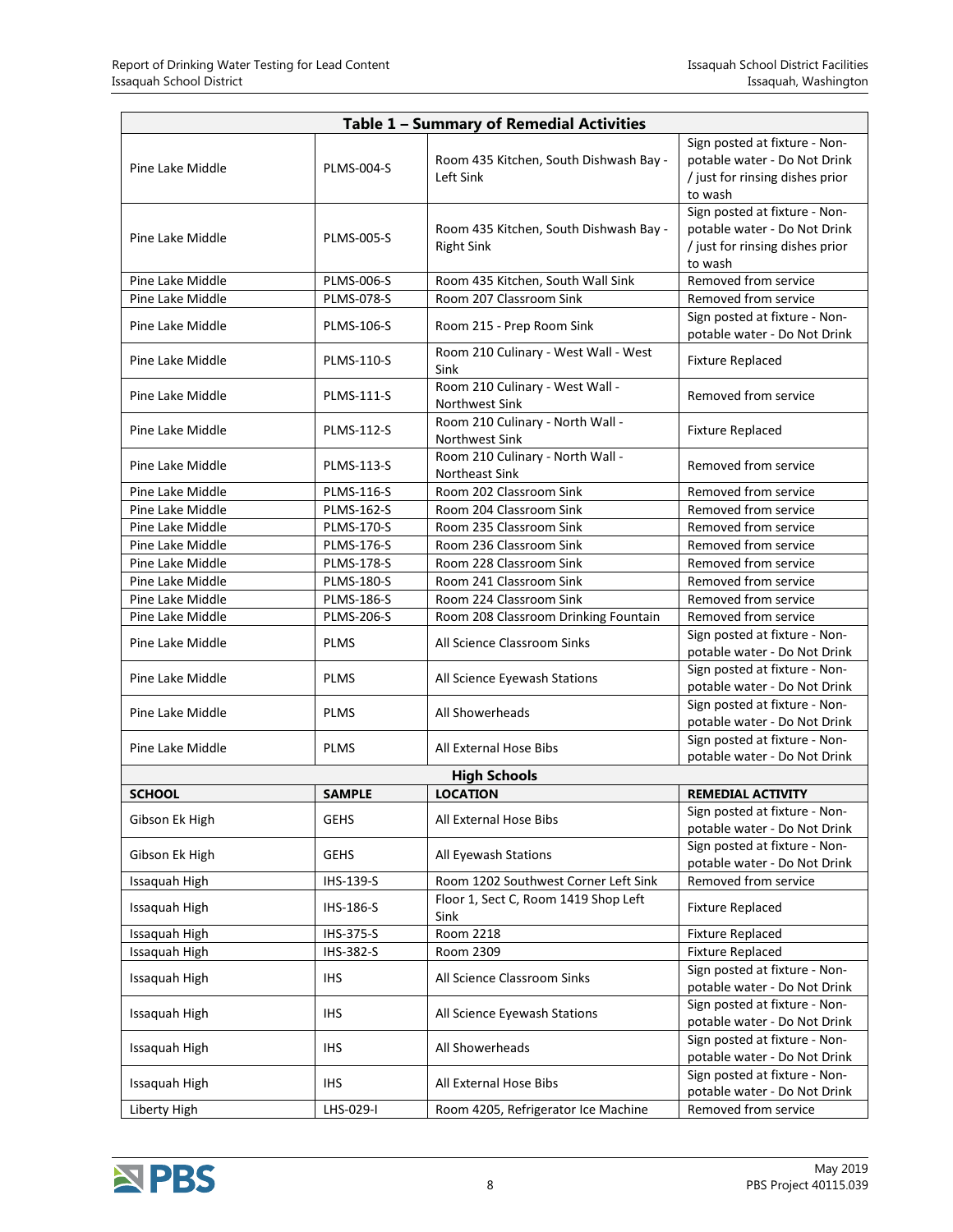| Table 1 - Summary of Remedial Activities |               |                                                                            |                                                               |  |  |
|------------------------------------------|---------------|----------------------------------------------------------------------------|---------------------------------------------------------------|--|--|
| Liberty High                             | LHS-039-S     | Room 4207, Teachers' Desk (Science)                                        | Sign posted at fixture - Non-                                 |  |  |
|                                          |               | Sink                                                                       | potable water - Do Not Drink                                  |  |  |
| Liberty High                             | LHS-132-S     | Room 4209, Teachers' Desk (Science)                                        | Sign posted at fixture - Non-                                 |  |  |
|                                          |               | Sink                                                                       | potable water - Do Not Drink                                  |  |  |
| Liberty High                             | LHS-149-K     | Kitchen Kettle                                                             | Fixture and soldered feed<br>lines replaced                   |  |  |
|                                          |               |                                                                            | Sign posted at fixture - Non-                                 |  |  |
| Liberty High                             | LHS-232-S     | Lower Floor Room 2128 Laundry Sink                                         | potable water - Do Not Drink                                  |  |  |
| Liberty High                             | LHS-321-S     | Stadium - Women's Restroom Right Sink                                      | <b>Fixture Replaced</b>                                       |  |  |
| Liberty High                             | LHS-332-S     | <b>Stadium Concessions Left Sink</b>                                       | <b>Fixture Replaced</b>                                       |  |  |
| Liberty High                             | <b>LHS</b>    | All Science Classroom Sinks                                                | Sign posted at fixture - Non-                                 |  |  |
|                                          |               |                                                                            | potable water - Do Not Drink                                  |  |  |
| Liberty High                             | <b>LHS</b>    | All Science Eyewash Stations                                               | Sign posted at fixture - Non-                                 |  |  |
|                                          |               |                                                                            | potable water - Do Not Drink<br>Sign posted at fixture - Non- |  |  |
| Liberty High                             | <b>LHS</b>    | All Showerheads                                                            | potable water - Do Not Drink                                  |  |  |
|                                          |               |                                                                            | Sign posted at fixture - Non-                                 |  |  |
| Liberty High                             | <b>LHS</b>    | All External Hose Bibs                                                     | potable water - Do Not Drink                                  |  |  |
|                                          | SHS-011-S     | Servery - Outside of Kitchen - Hand Wash                                   |                                                               |  |  |
| Skyline High                             |               | Sink                                                                       | <b>Fixture Replaced</b>                                       |  |  |
| Skyline High                             | SHS-104-S     | Room 1302 Sink                                                             | <b>Fixture Replaced</b>                                       |  |  |
| Skyline High                             | SHS-105-S     | Room 1402 Sink                                                             | <b>Fixture Replaced</b>                                       |  |  |
| Skyline High                             | SHS-106-S     | Room 1404 Sink                                                             | <b>Fixture Replaced</b>                                       |  |  |
| Skyline High                             | SHS-199-S     | Room 2404 Classroom Sink                                                   | <b>Fixture Replaced</b>                                       |  |  |
| Skyline High                             | SHS-208-S     | Room 2414 Classroom Sink                                                   | <b>Fixture Replaced</b>                                       |  |  |
| Skyline High                             | SHS-212-S     | Room 2218 Classroom Sink                                                   | <b>Fixture Replaced</b>                                       |  |  |
| Skyline High                             | SHS-278-S     | <b>Practice Rooms Sink</b><br><b>Stadium Concessions Left Hand Washing</b> | <b>Fixture Replaced</b>                                       |  |  |
| Skyline High                             | SHS-368-S     | Sink                                                                       | <b>Fixture Replaced</b>                                       |  |  |
|                                          |               |                                                                            | Sign posted at fixture - Non-                                 |  |  |
| Skyline High                             | <b>SHS</b>    | All Science Classroom Sinks                                                | potable water - Do Not Drink                                  |  |  |
| Skyline High                             | <b>SHS</b>    | All Science Eyewash Stations                                               | Sign posted at fixture - Non-                                 |  |  |
|                                          |               |                                                                            | potable water - Do Not Drink                                  |  |  |
| Skyline High                             | <b>SHS</b>    | All Showerheads                                                            | Sign posted at fixture - Non-                                 |  |  |
|                                          |               |                                                                            | potable water - Do Not Drink<br>Sign posted at fixture - Non- |  |  |
| Skyline High                             | <b>SHS</b>    | All External Hose Bibs                                                     | potable water - Do Not Drink                                  |  |  |
|                                          |               | <b>District Facility Buildings</b>                                         |                                                               |  |  |
| <b>SCHOOL</b>                            | <b>SAMPLE</b> | <b>LOCATION</b>                                                            | <b>REMEDIAL ACTIVITY</b>                                      |  |  |
|                                          | AES-011-S     |                                                                            | Sign posted at fixture - Non-                                 |  |  |
| <b>Administration Building</b>           |               | Se Hallway, Janitor's Office - Sink                                        | potable water - Do Not Drink                                  |  |  |
| <b>Administration Building</b>           | AES-019-S     | Janitorial Closet 204                                                      | Sign posted at fixture - Non-                                 |  |  |
|                                          |               |                                                                            | potable water - Do Not Drink                                  |  |  |
| <b>Administration Building</b>           | AES           | All External Hose Bibs                                                     | Sign posted at fixture - Non-                                 |  |  |
|                                          | MVSC-014-S    | <b>Electrical Shop Sink</b>                                                | potable water - Do Not Drink<br><b>Fixture Replaced</b>       |  |  |
| May Valley Service Center                |               |                                                                            | Sign posted at fixture - Non-                                 |  |  |
| May Valley Service Center                | MVSC-018-S    | <b>Metal Shop Sink</b>                                                     | potable water - Do Not Drink                                  |  |  |
|                                          |               |                                                                            | Sign posted at fixture - Non-                                 |  |  |
| May Valley Service Center                | <b>MVSC</b>   | All External Hose Bibs                                                     | potable water - Do Not Drink                                  |  |  |
| May Valley Service Center                | <b>MVSC</b>   | All Eyewash Stations                                                       | Sign posted at fixture - Non-                                 |  |  |
|                                          |               |                                                                            | potable water - Do Not Drink                                  |  |  |
| Transportation - Main                    | ТM            | All External Hose Bibs                                                     | Sign posted at fixture - Non-                                 |  |  |
|                                          |               |                                                                            | potable water - Do Not Drink<br>Sign posted at fixture - Non- |  |  |
| Transportation - Main                    | TM            | All Shower Heads                                                           | potable water - Do Not Drink                                  |  |  |

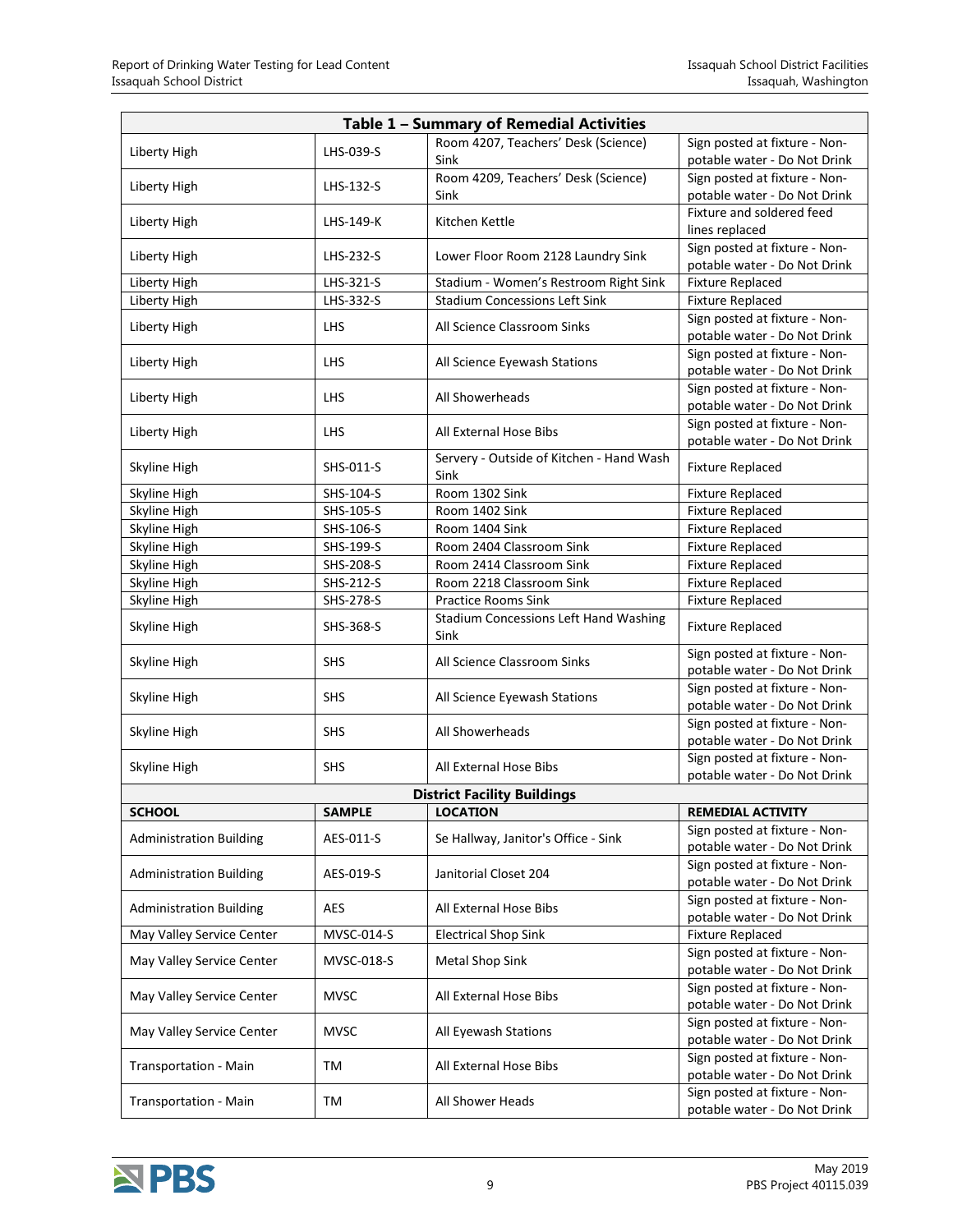| <b>Table 1 - Summary of Remedial Activities</b> |           |                        |                                                               |
|-------------------------------------------------|-----------|------------------------|---------------------------------------------------------------|
| Transportation - Satellite                      | <b>ST</b> | All External Hose Bibs | Sign posted at fixture - Non-<br>potable water - Do Not Drink |
| Transportation - Satellite                      | <b>ST</b> | All eyewash stations   | Sign posted at fixture - Non-<br>potable water - Do Not Drink |

#### <span id="page-11-0"></span>**5 CONCLUSIONS AND RECOMMENDATIONS**

Laboratory analysis revealed lead concentrations above the EPA threshold of >20 ppb, at 345 water sources throughout the District. EPA recommended remedial actions were taken at all sites identified and lead concentrations were either lowered below EPA recommended guidelines or actions were taken to make sure fixtures were not used as drinking water sources.

It is prudent to provide short-term and long-term remedies to help prevent possible future exposures to lead. PBS provided Issaquah School District with guidance on appropriate options of short-term remedies to be enacted immediately upon any lead detections until long-term remedies were established and performed. Short-term remedy included switching off the fixture within 24 hours of being notified by PBS with results, until a long-term remedy was determined.

It is our understanding that the long-term remedies established and performed by the Issaquah School District on sampling sites that contained elevated concentrations of lead included the following:

- Performed outlet/fixture replacement;
- Permanently removed the fixture;
- Permanently removed the supply piping and turned off the water source;
- Performed piping replacement;
- "Non-potable water Do Not Drink" signage posted to identify non-drinking water sources.

Actions taken by the Issaquah School District were all recommended remedial actions described in the Environmental Protection Agency (EPA) document, *"3T's for Reducing Lead in Drinking Water in Schools."*

#### <span id="page-11-1"></span>**6 RESOURCES - LEAD IN DRINKING WATER**

#### American Water Works Association (AWWA)

Central Puget Sound Water Suppliers' Forum - A forum to discuss and represent a shared input into the State and regional water supply strategies and programs

Department of Ecology

EPA Office of Ground Water and Drinking Water (OGWDW) - EPA Spanish Web Site

EPA Region 10

EPA Drinking Water and Health Advisories

EPA Drinking Water Academy Training courses

Local Health Departments- Washington State

National Sanitation Foundation (NSF) Product Certification Listings

USC Foundation for Cross Connection Control and Hydraulic Research -Approved backflow assemblies and more

U.S. Geological Survey (USGS)

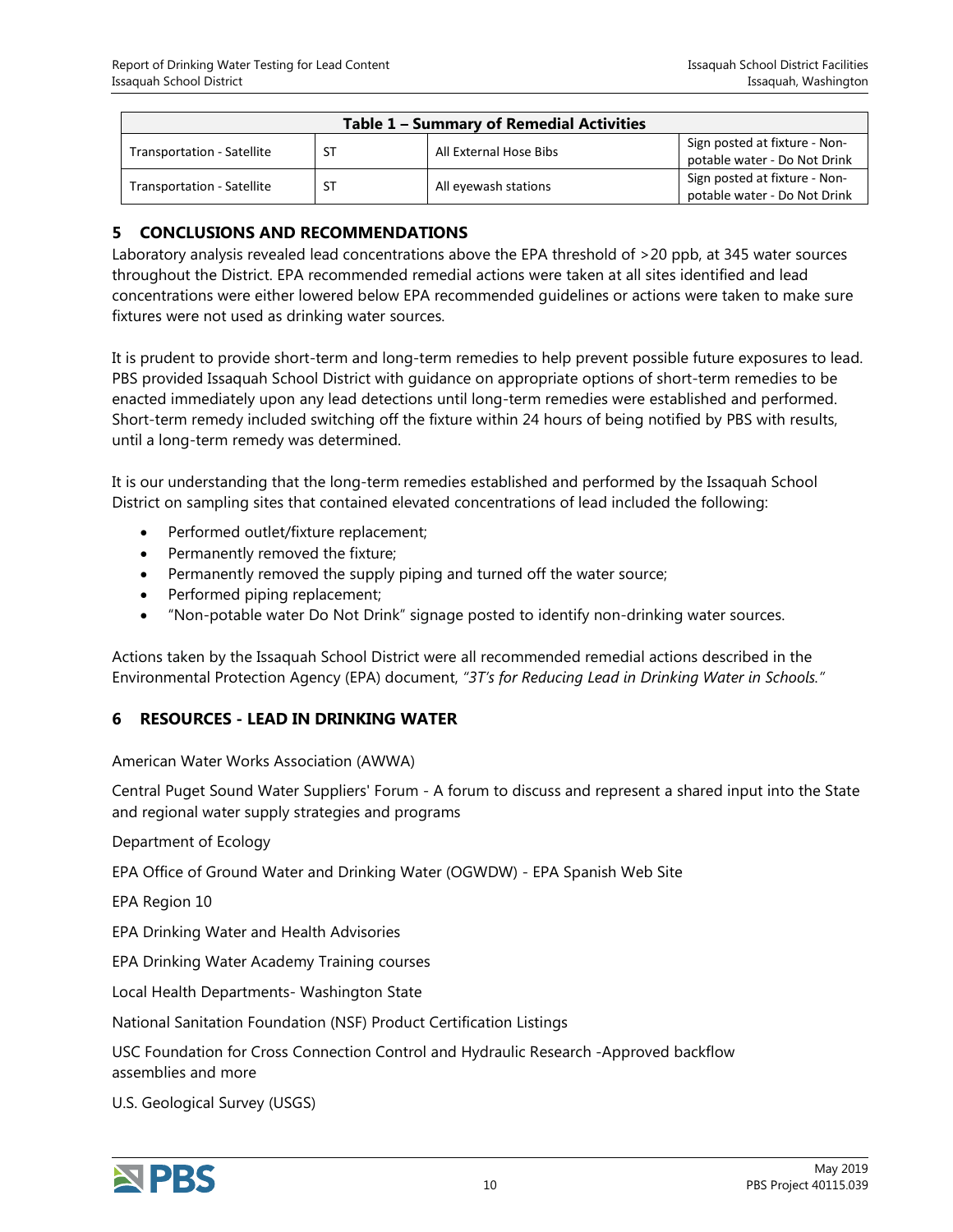Water Wiser: Conservation/Water-Related Internet Resources

Water Supply Advisory Committee (WSAC)

WA State Public Works Board Financial assistance

Washington Environmental Training Center (WETRC)

#### **Laws and Regulations**

Attorney General Opinions

Code of Federal Regulations

WAC 246-290 Public Water Supplies Search for Title 246 (Dept. of Health), Chapter 290 (Public Water Supplies) WA Legislation site

2nd DRAFT of proposed changes to Chapter 246-366 Washington Administrative Code (WAC)

Washington State Register Publishes proposed changes, announcements of public hearings, and final rules.

Report prepared by: Report reviewed by:

Justin H. Day **Gregg Middaugh** Industrial Hygiene Technician Sr. Project Manager

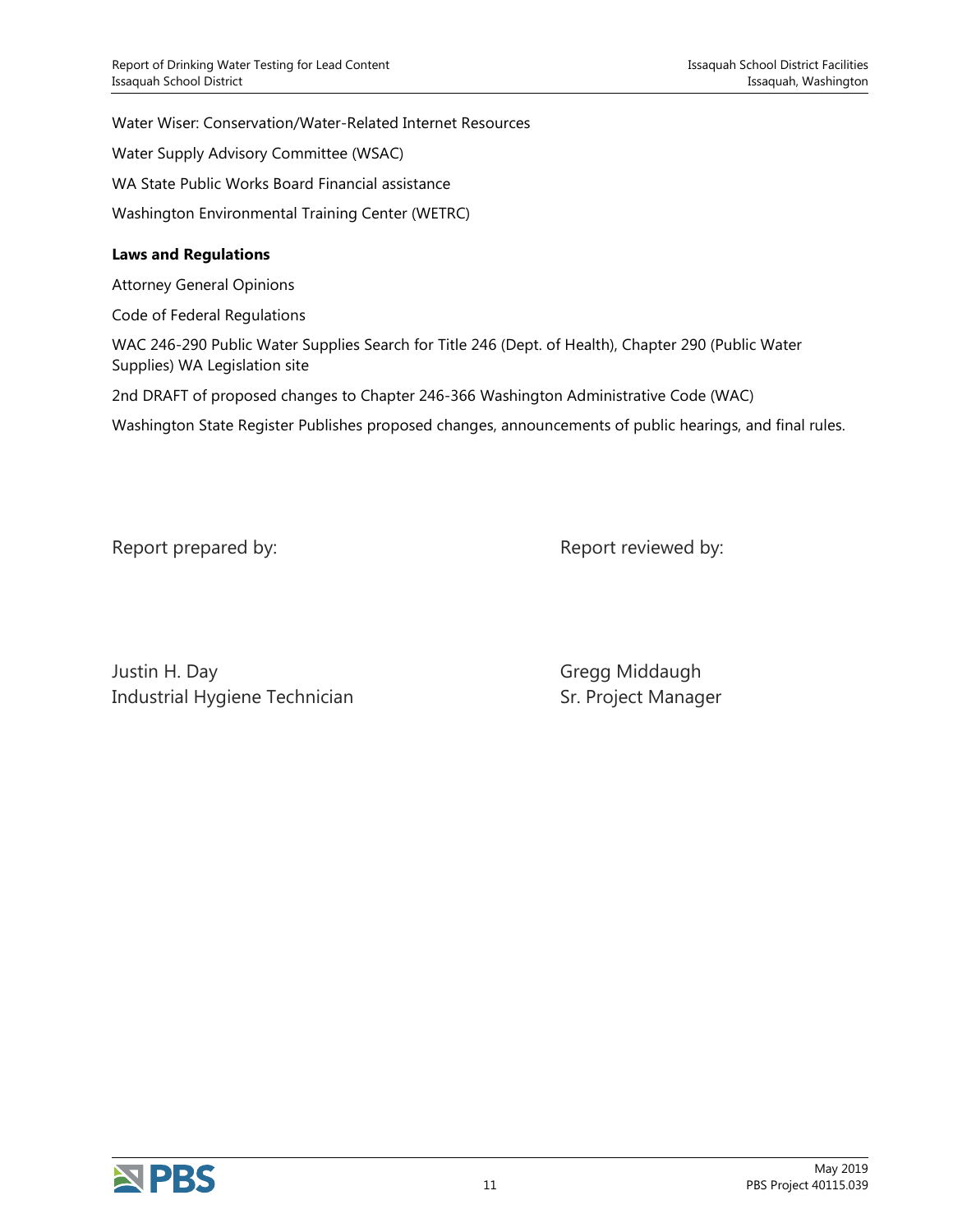**TAB 1 Laboratory Certifications**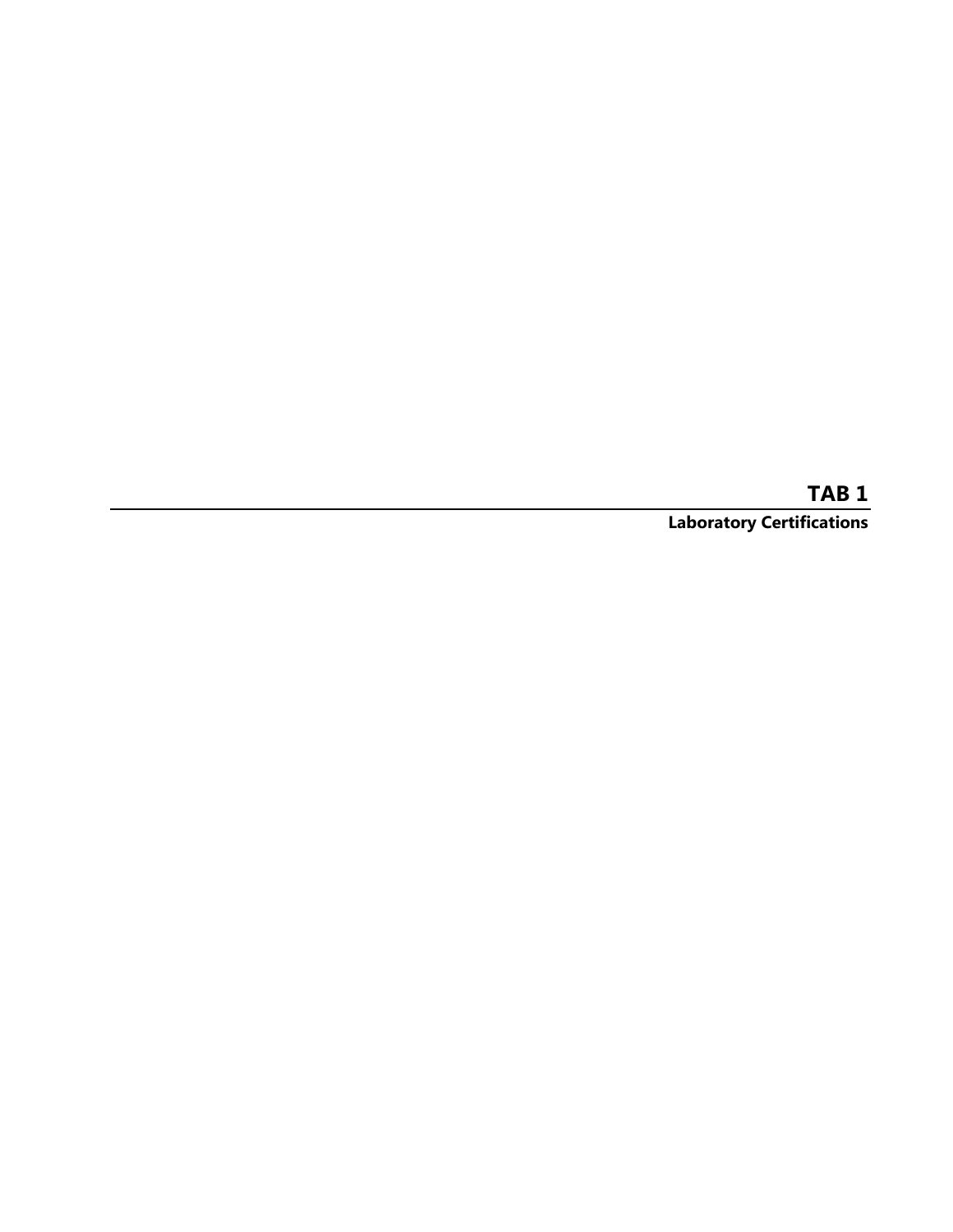#### **Apollo Elementary School** Sample Location Diagrams Results of Water Quality Testing Laboratory Analytical Data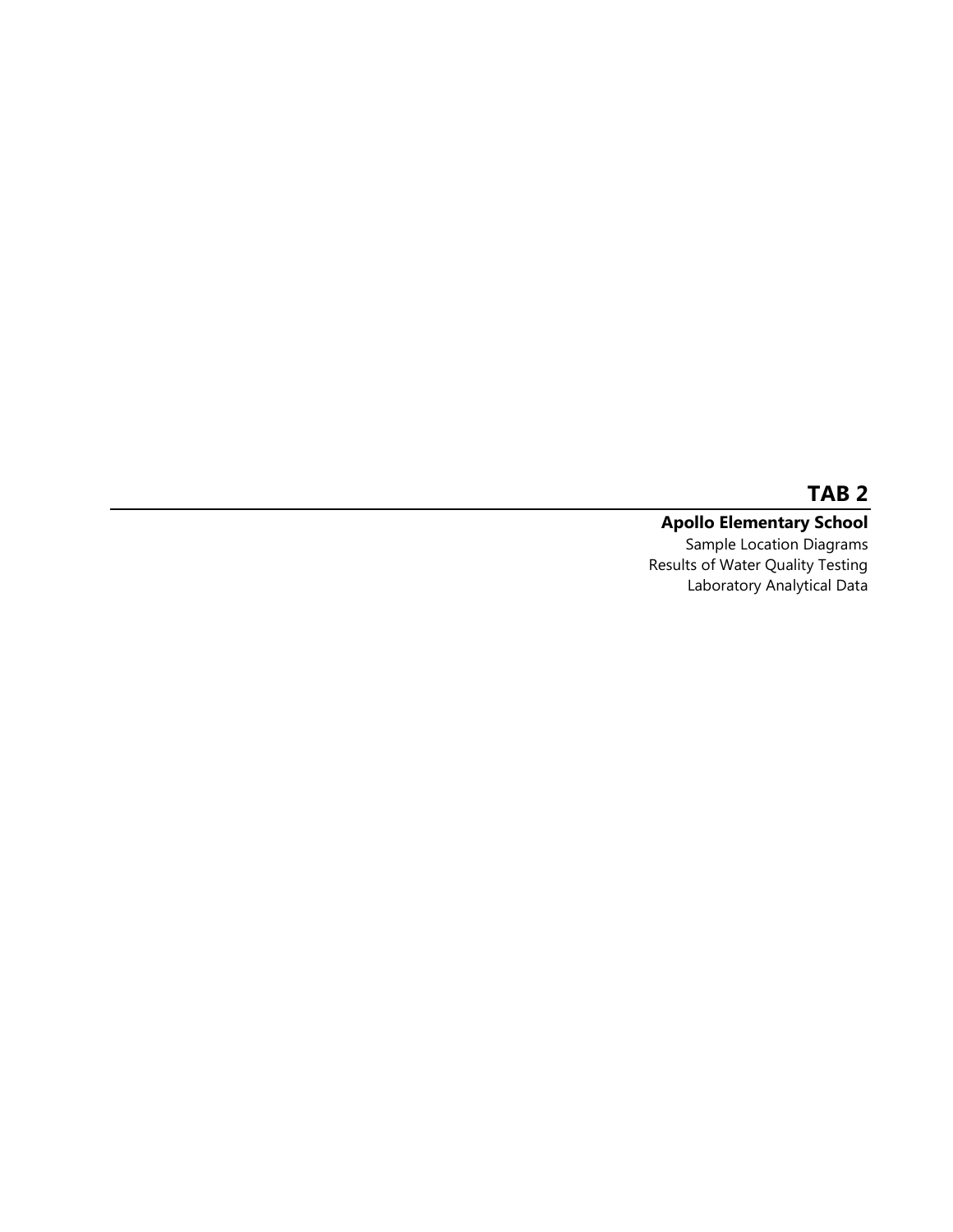#### **Briarwood Elementary School** Sample Location Diagrams

Results of Water Quality Testing Laboratory Analytical Data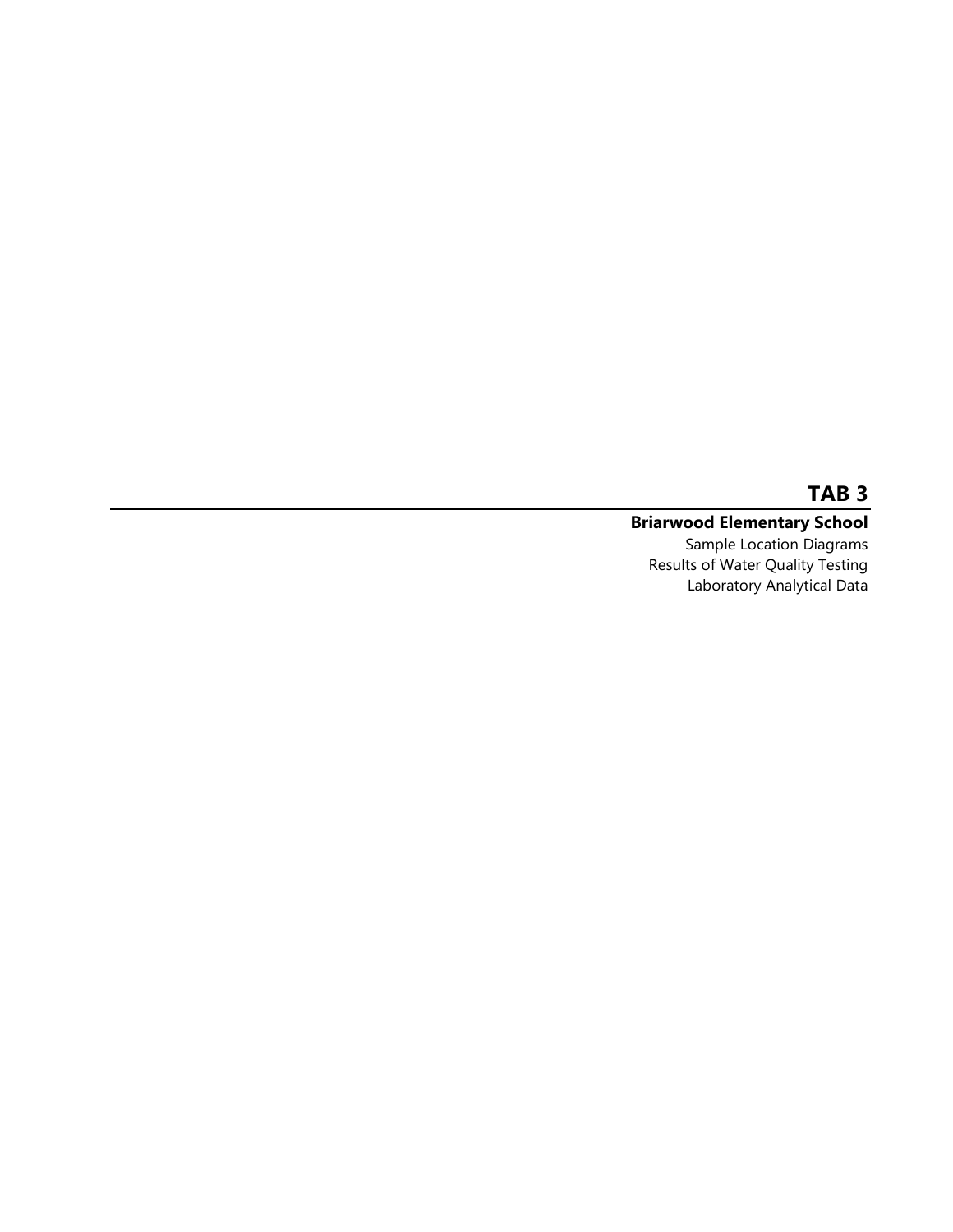### **Cascade Ridge Elementary School**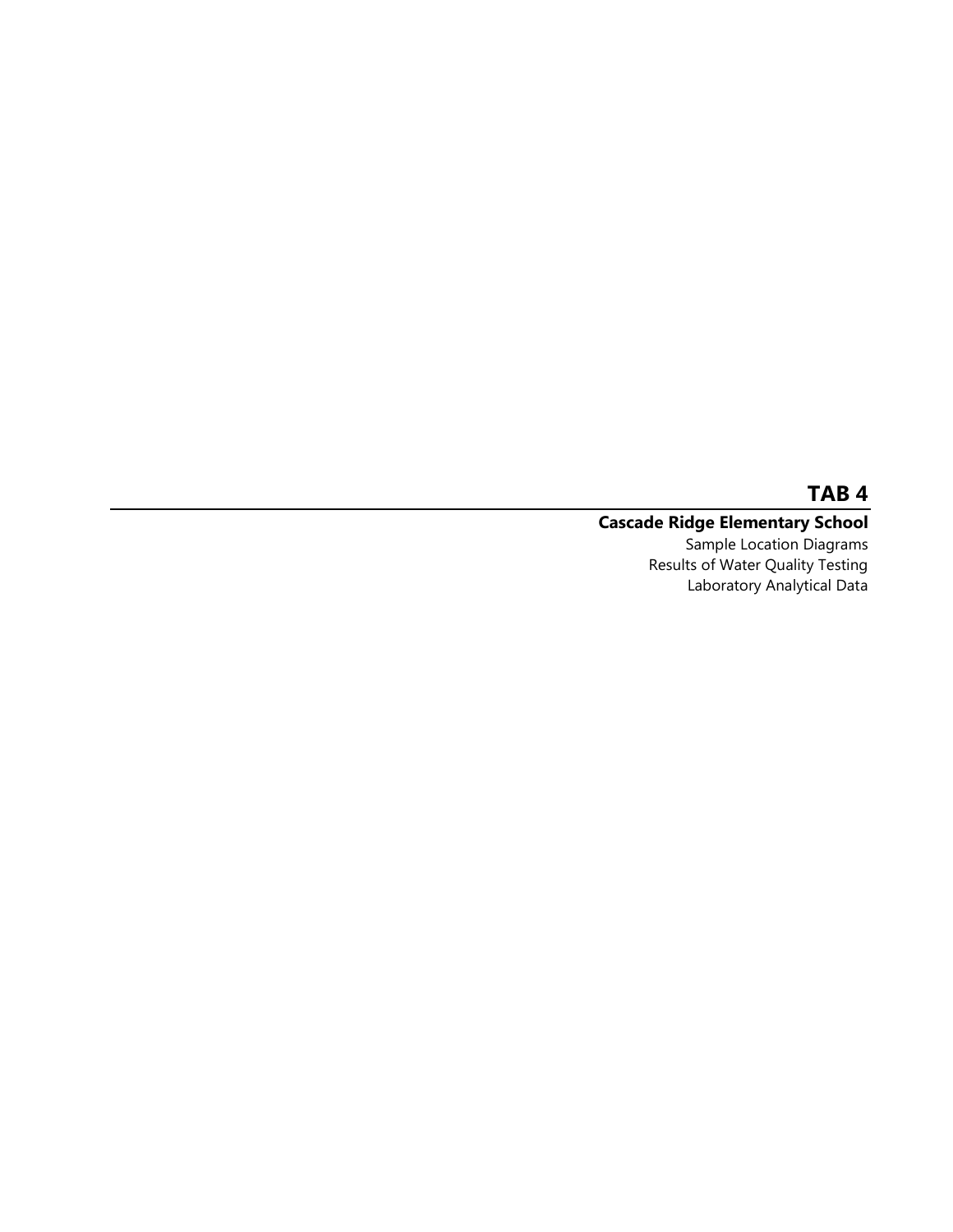#### **Challenger Elementary School** Sample Location Diagrams

Results of Water Quality Testing Laboratory Analytical Data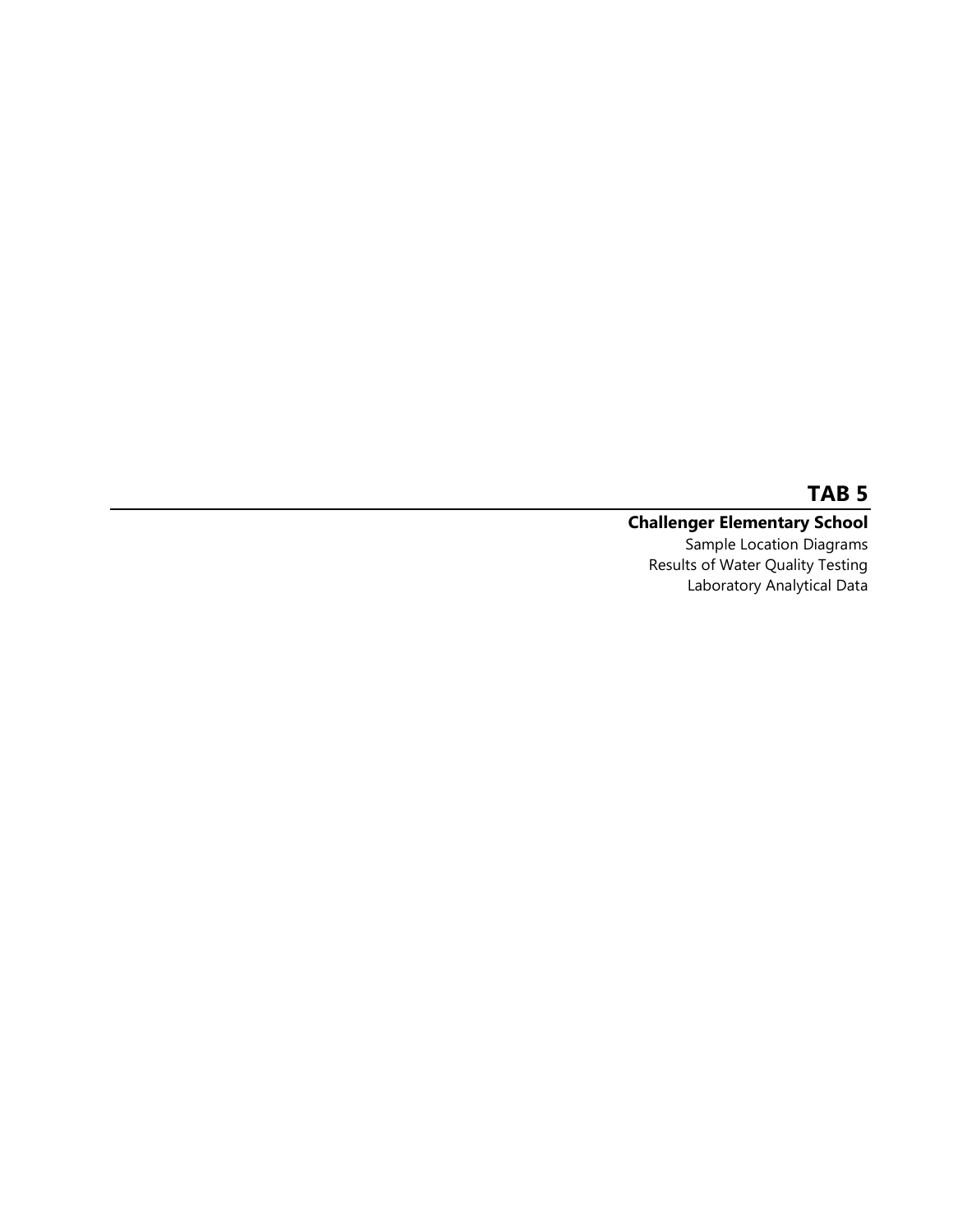**Clark Elementary School** Sample Location Diagrams Results of Water Quality Testing Laboratory Analytical Data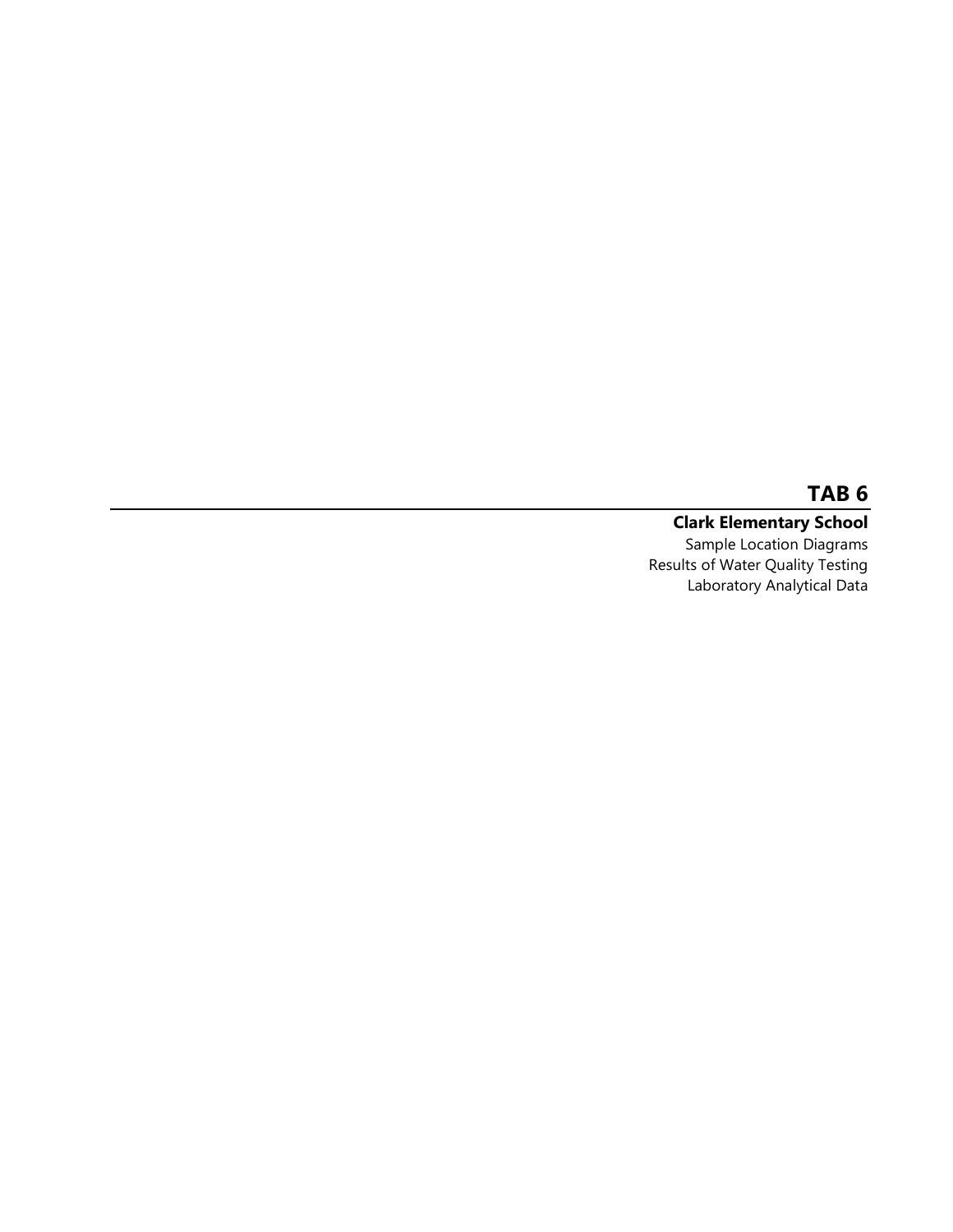#### **Cougar Ridge Elementary School** Sample Location Diagrams

Results of Water Quality Testing Laboratory Analytical Data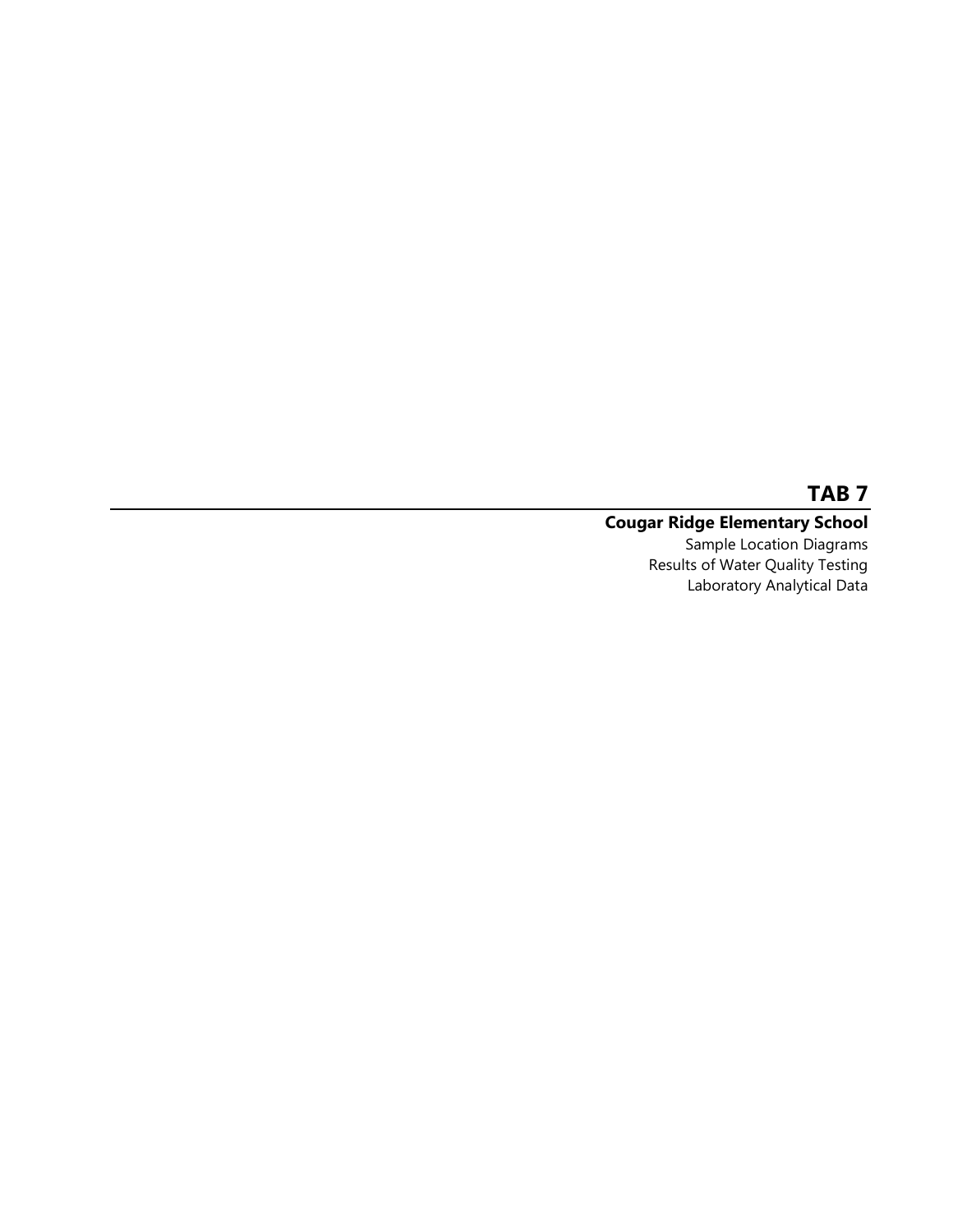#### **Creekside Elementary School** Sample Location Diagrams Results of Water Quality Testing Laboratory Analytical Data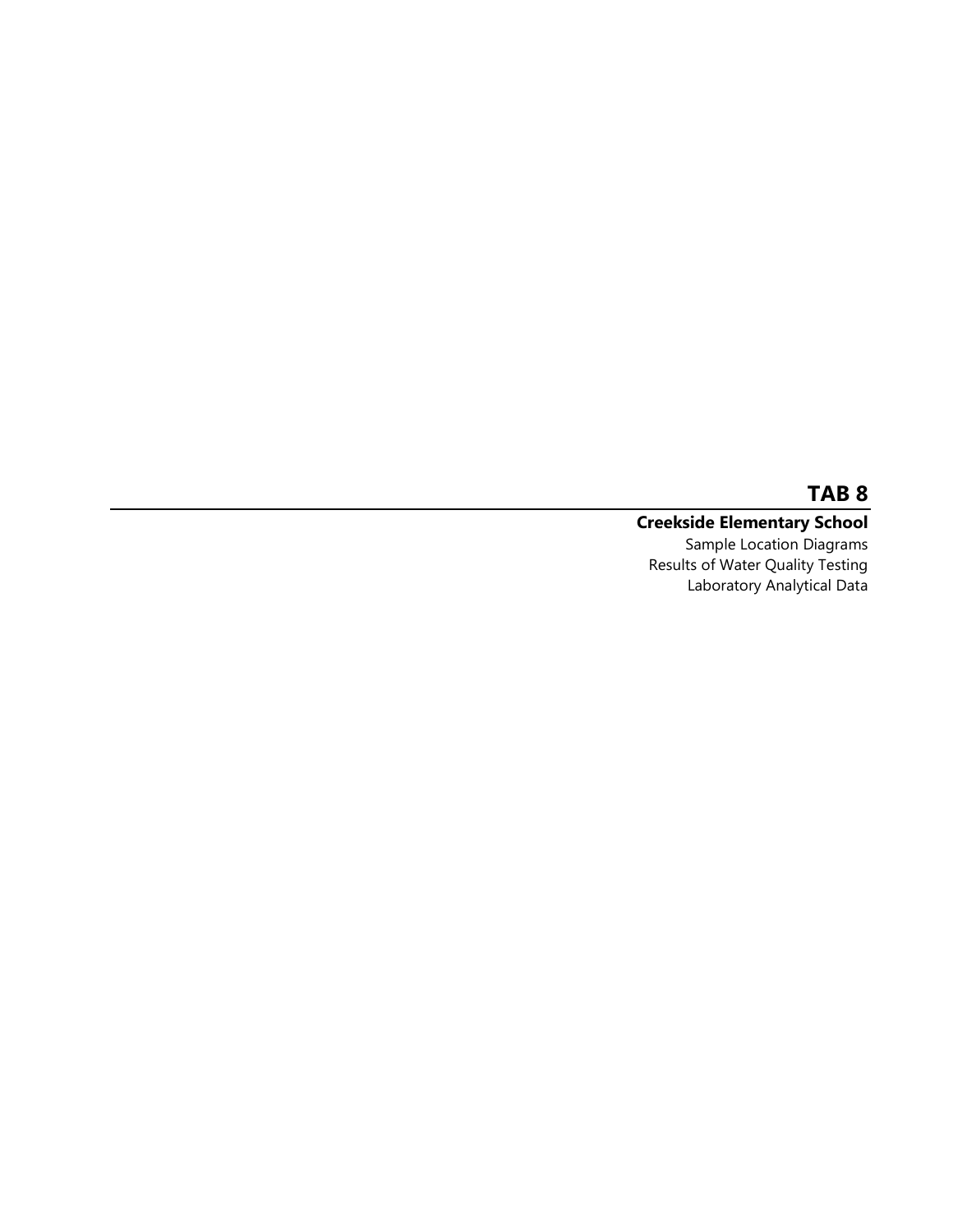#### **Discovery Elementary School** Sample Location Diagrams Results of Water Quality Testing Laboratory Analytical Data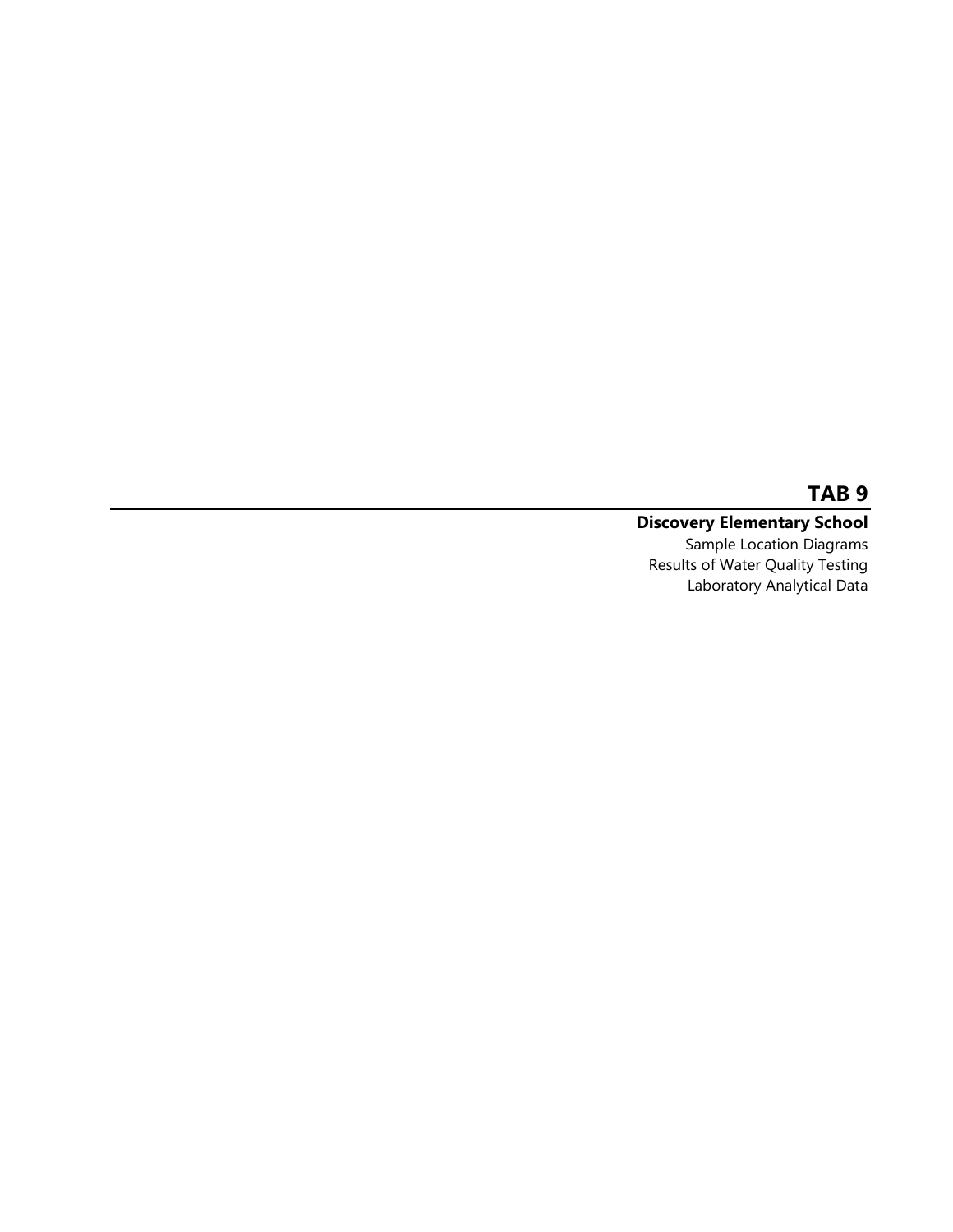#### **Endeavor Elementary School** Sample Location Diagrams

Results of Water Quality Testing Laboratory Analytical Data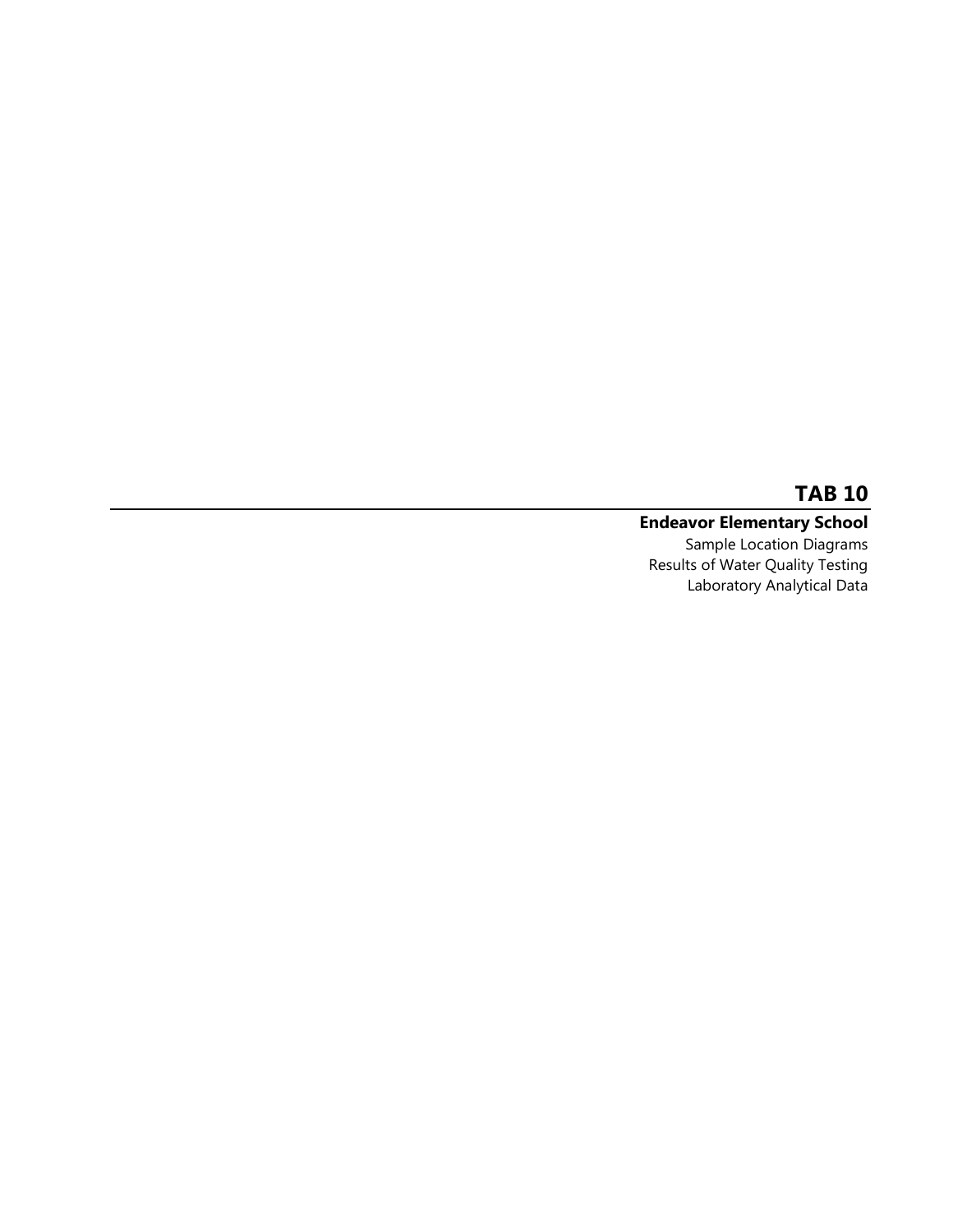#### **Grand Ridge Elementary School**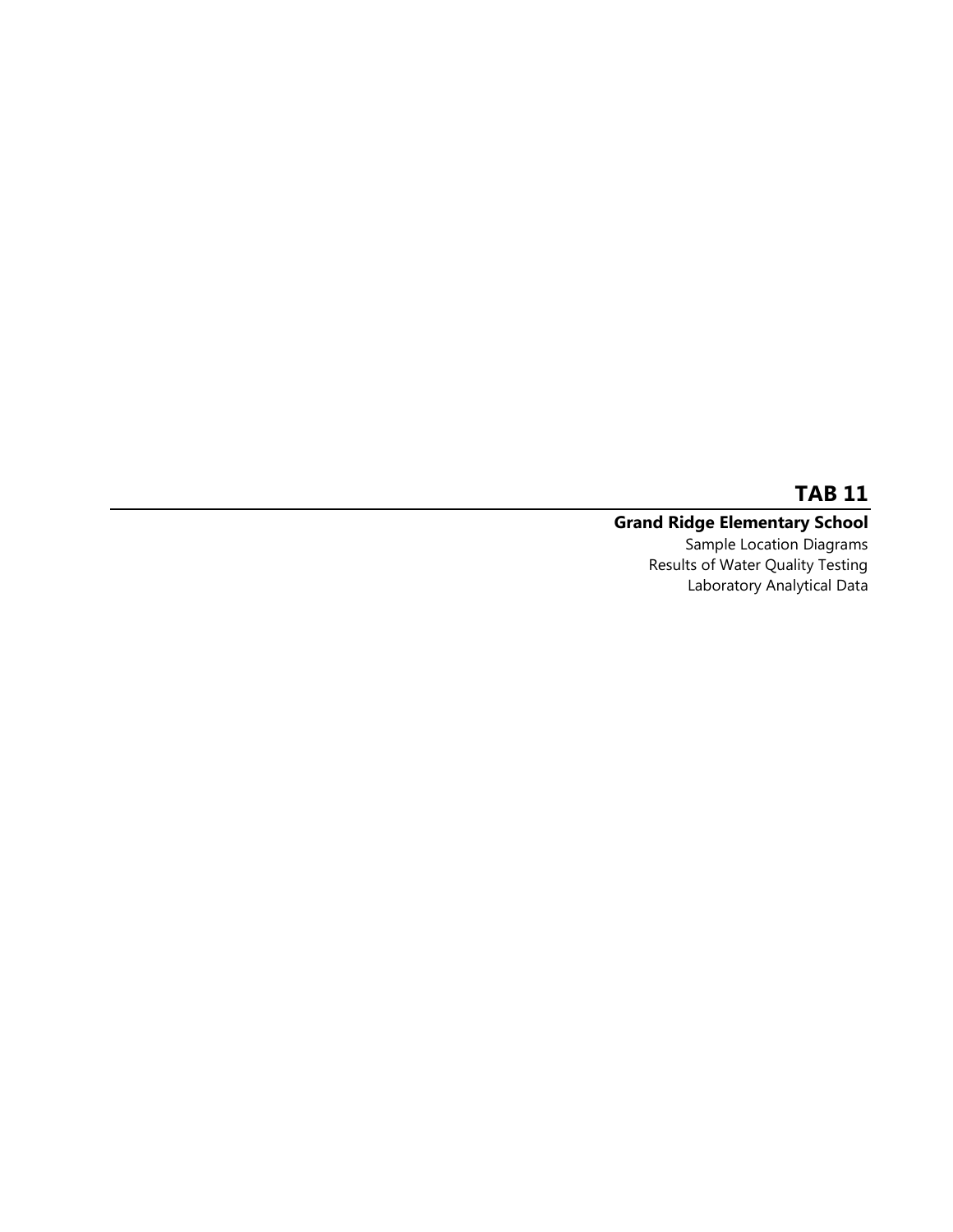#### **Issaquah Valley Elementary School**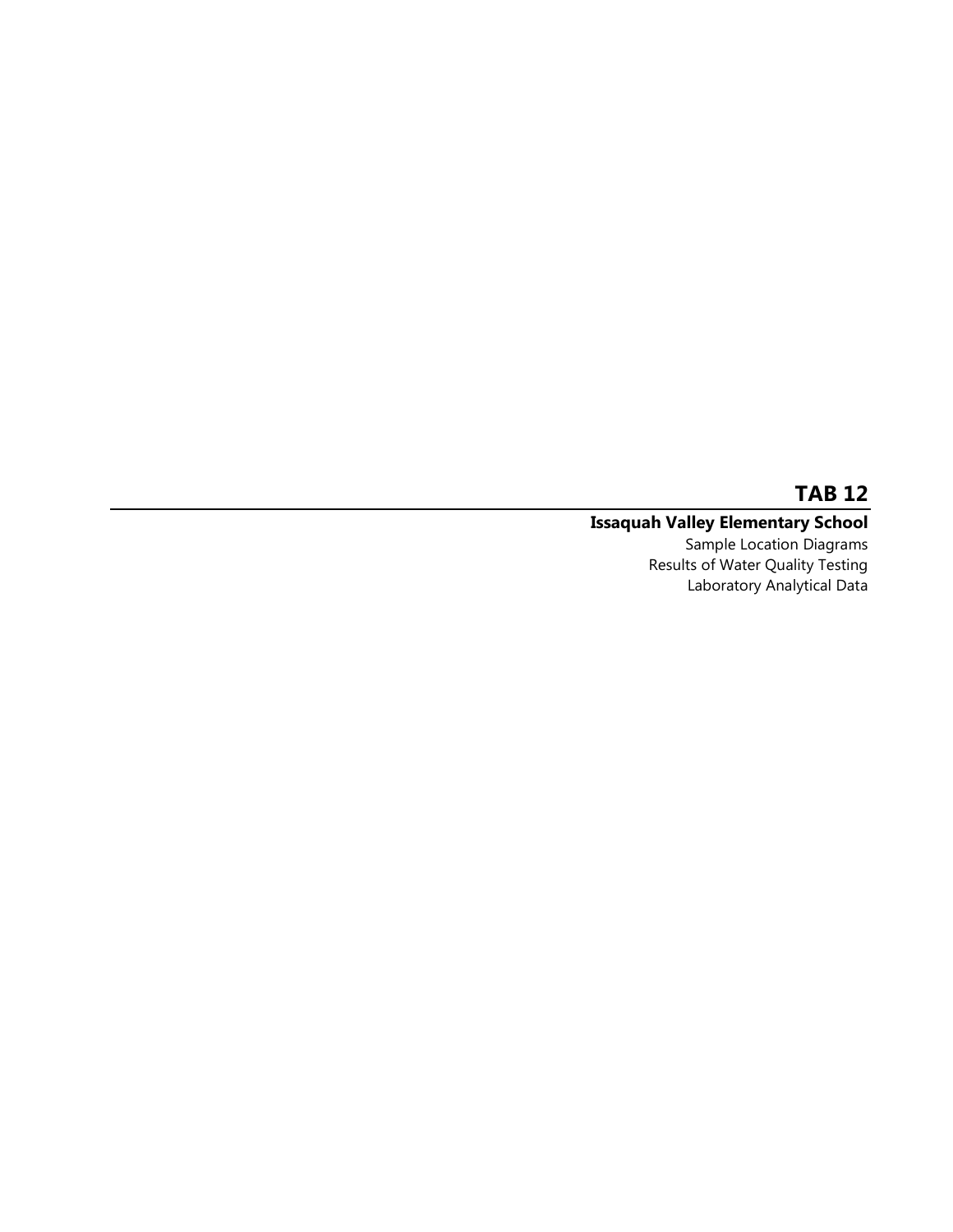#### **Maple Hills Elementary School** Sample Location Diagrams

Results of Water Quality Testing Laboratory Analytical Data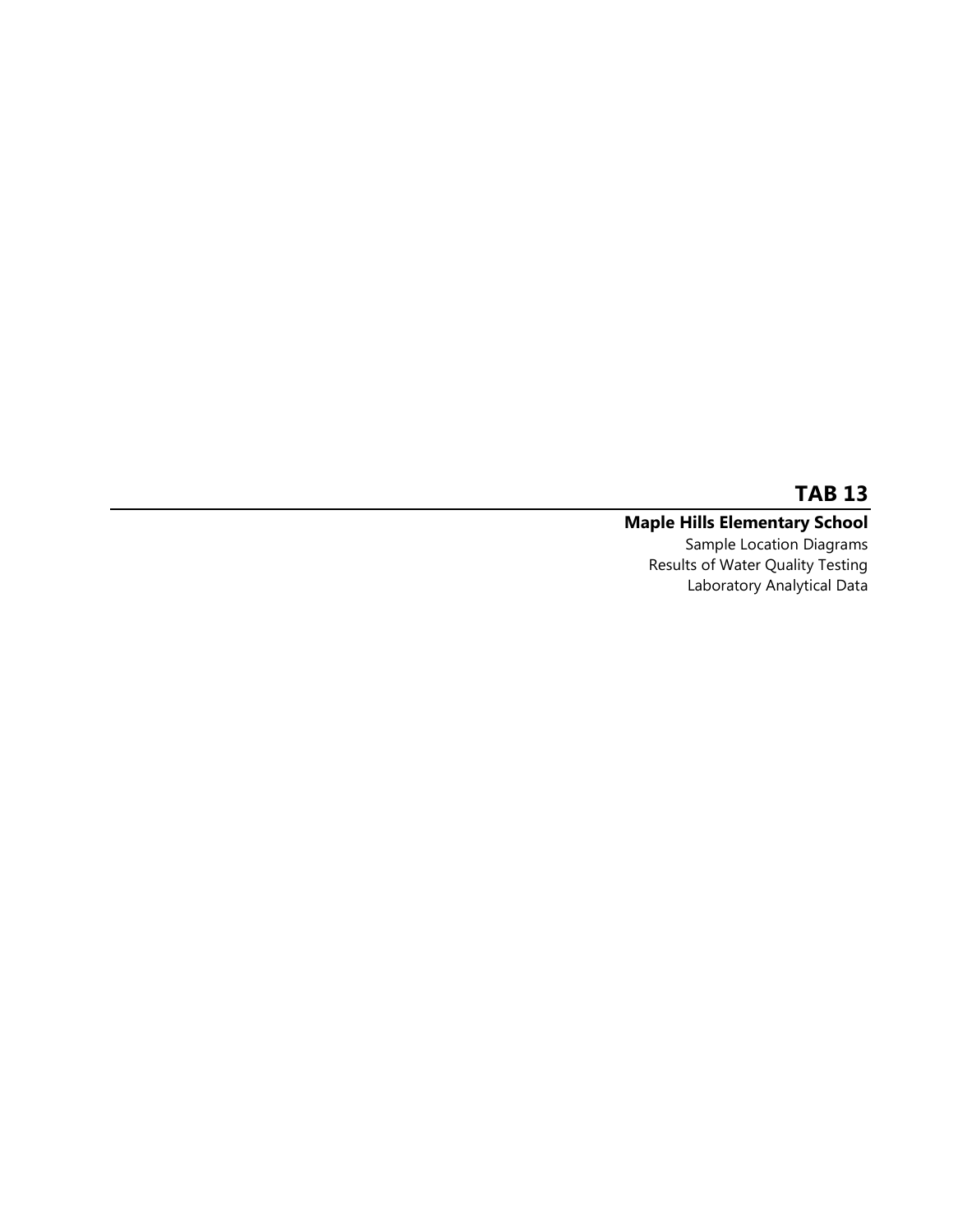# **Newcastle Elementary School**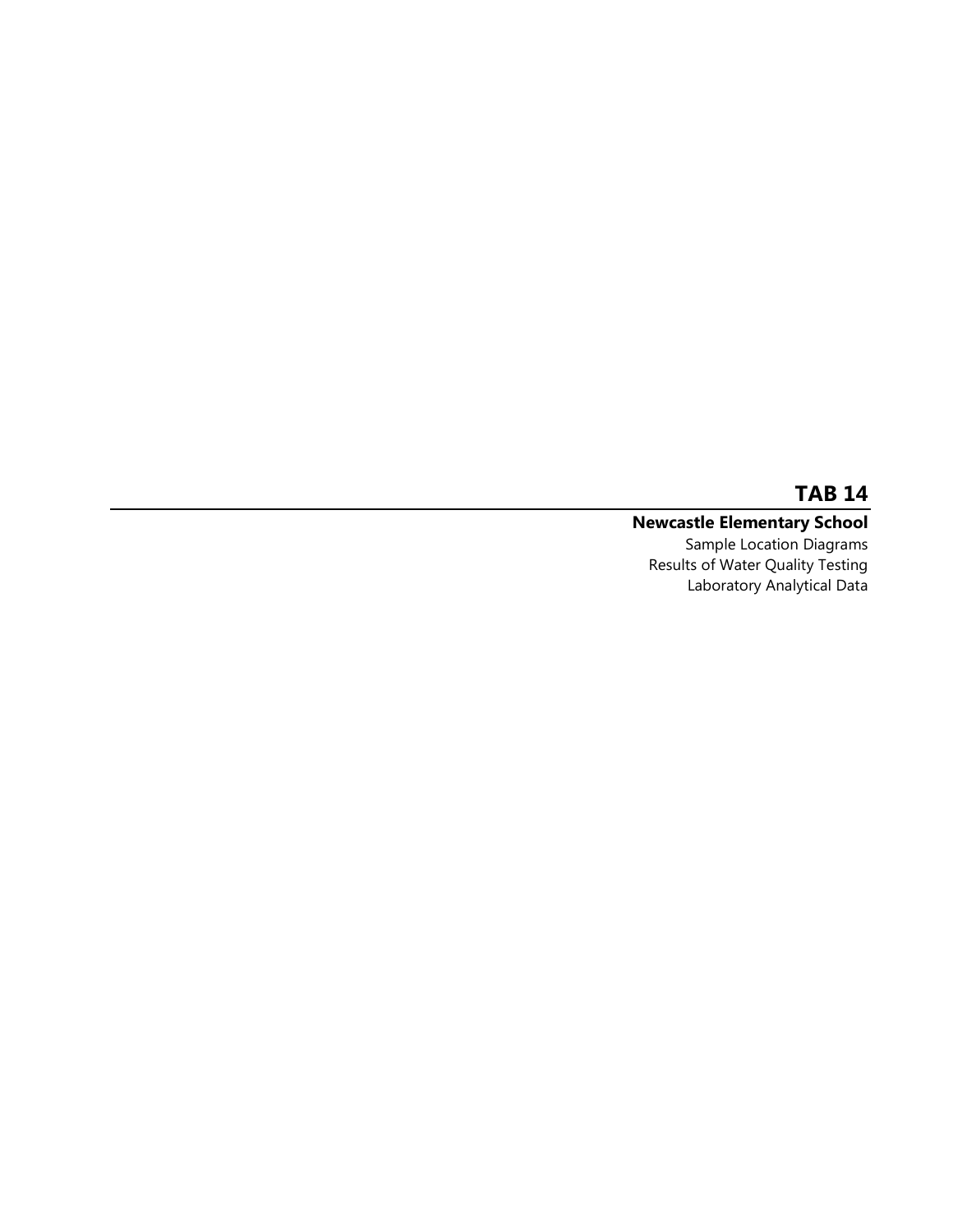#### **Sunny Hills Elementary School** Sample Location Diagrams

Results of Water Quality Testing Laboratory Analytical Data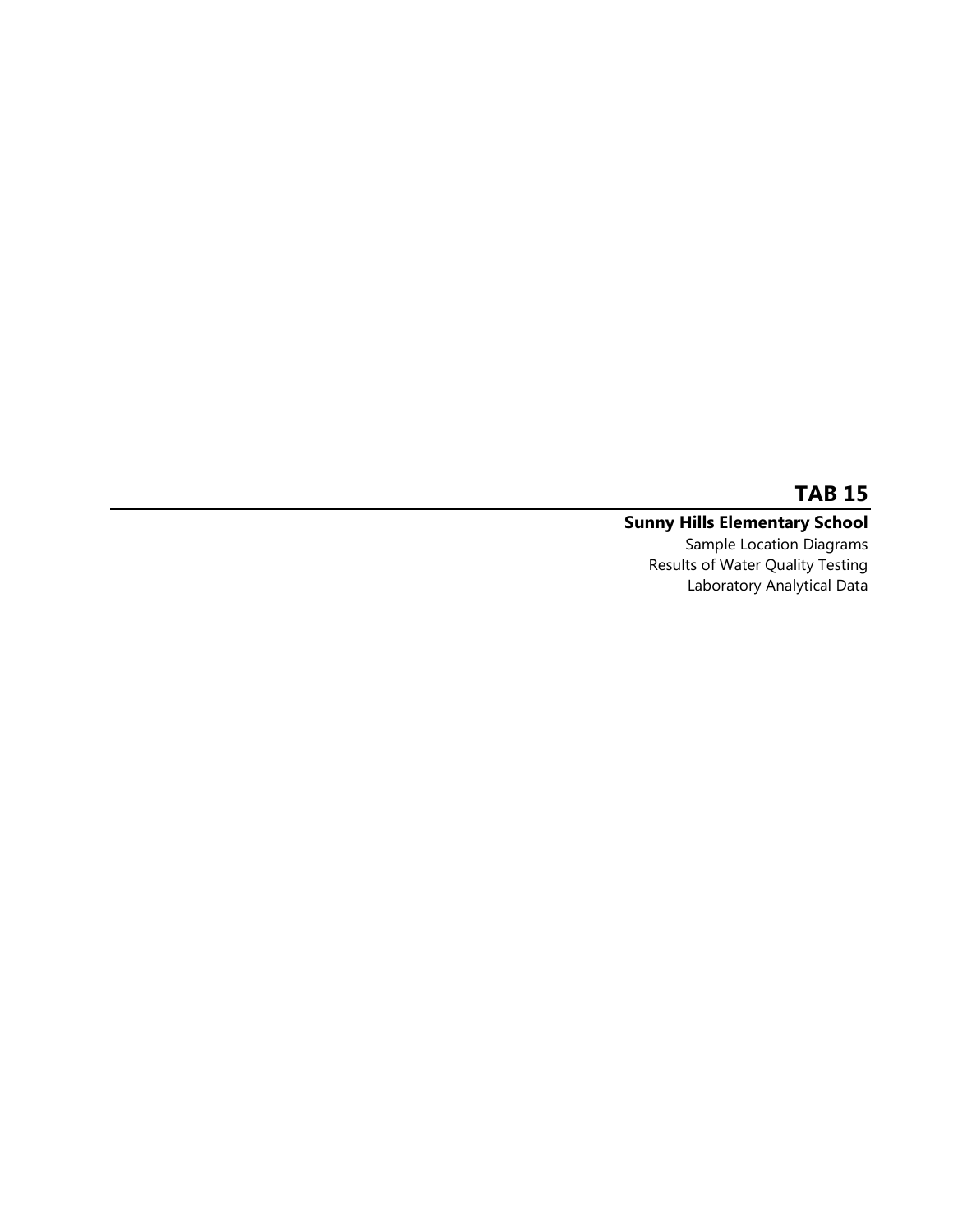#### **Sunset Elementary School** Sample Location Diagrams Results of Water Quality Testing Laboratory Analytical Data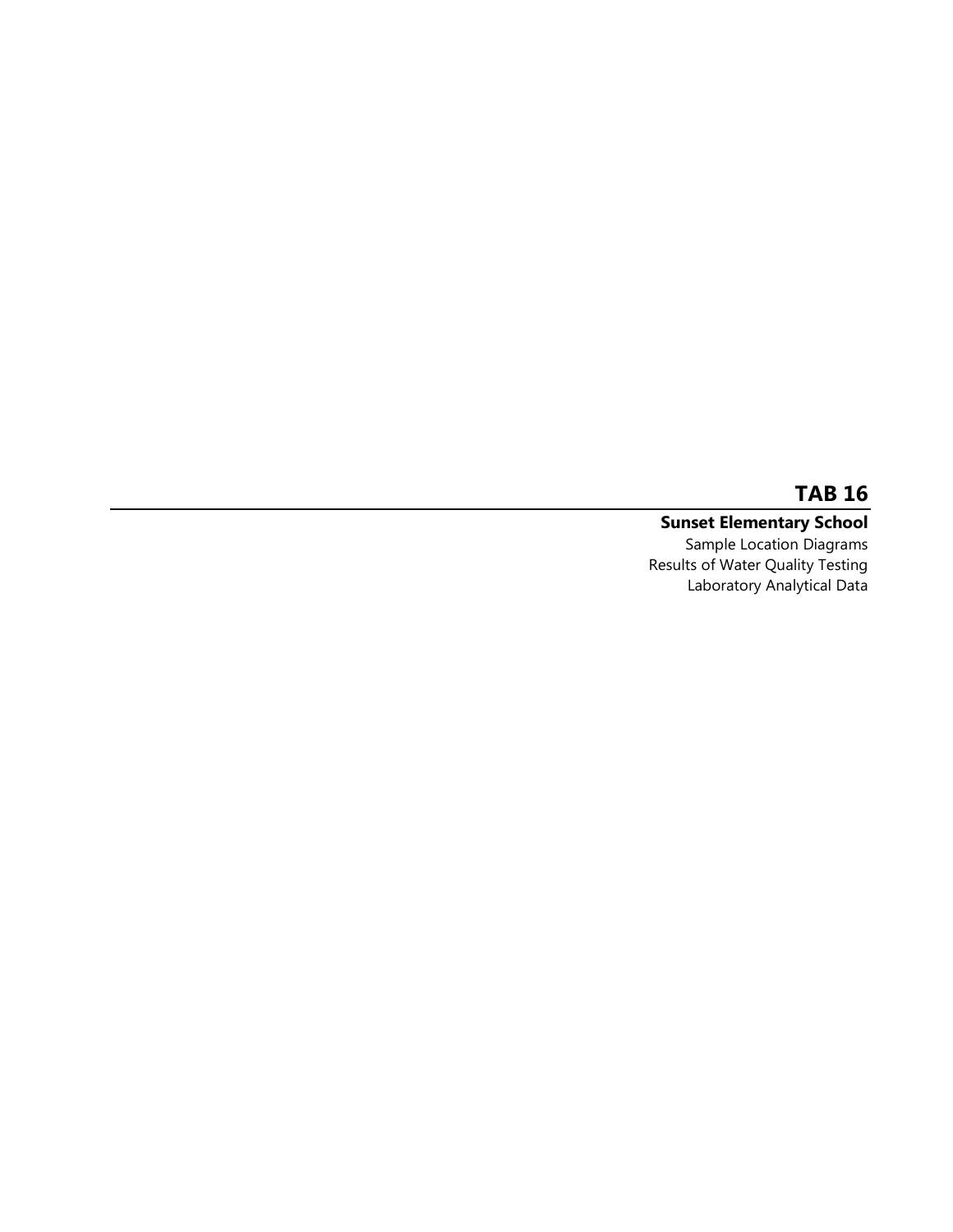#### **Beaver Lake Middle School** Sample Location Diagrams Results of Water Quality Testing Laboratory Analytical Data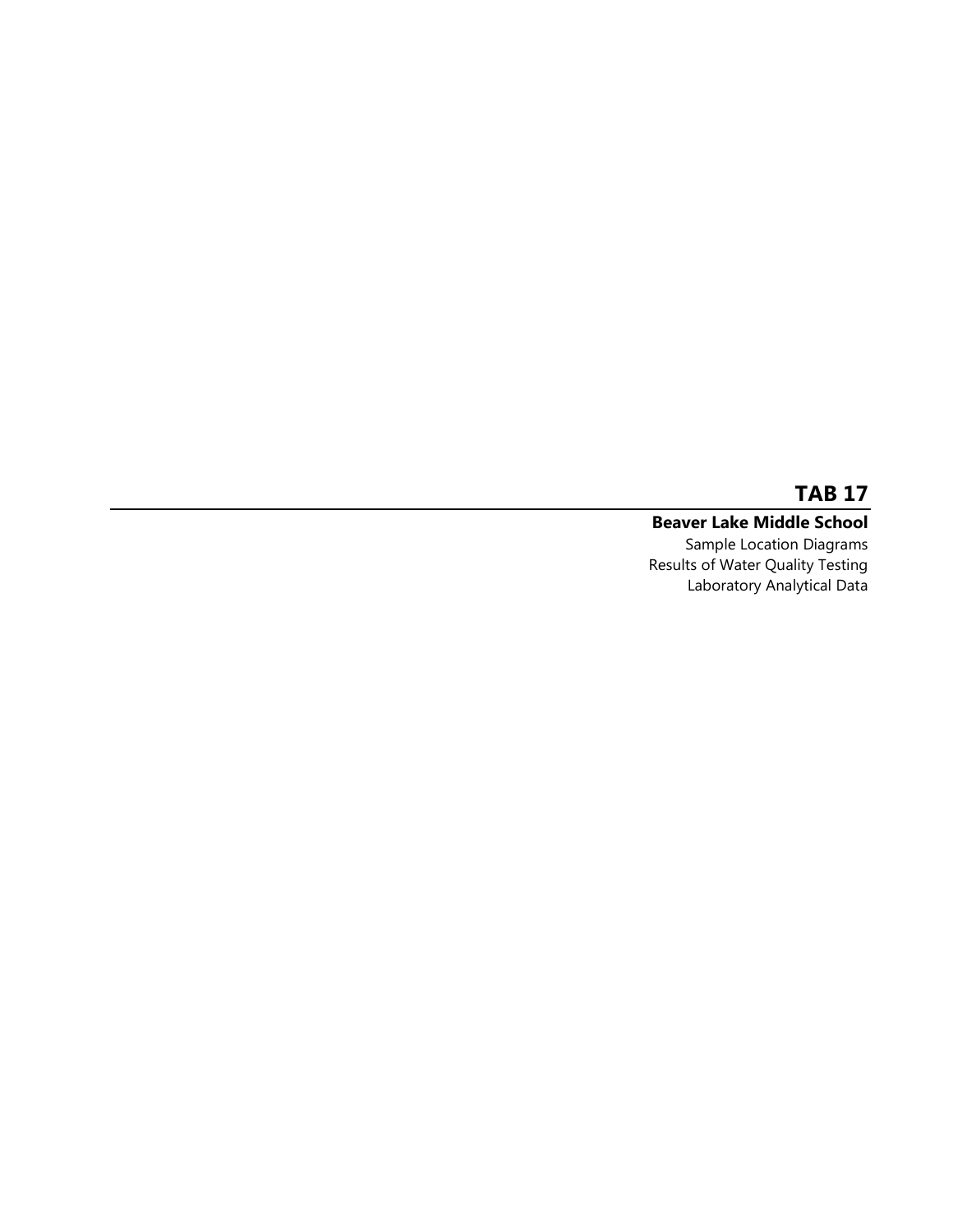# **Issaquah Middle School**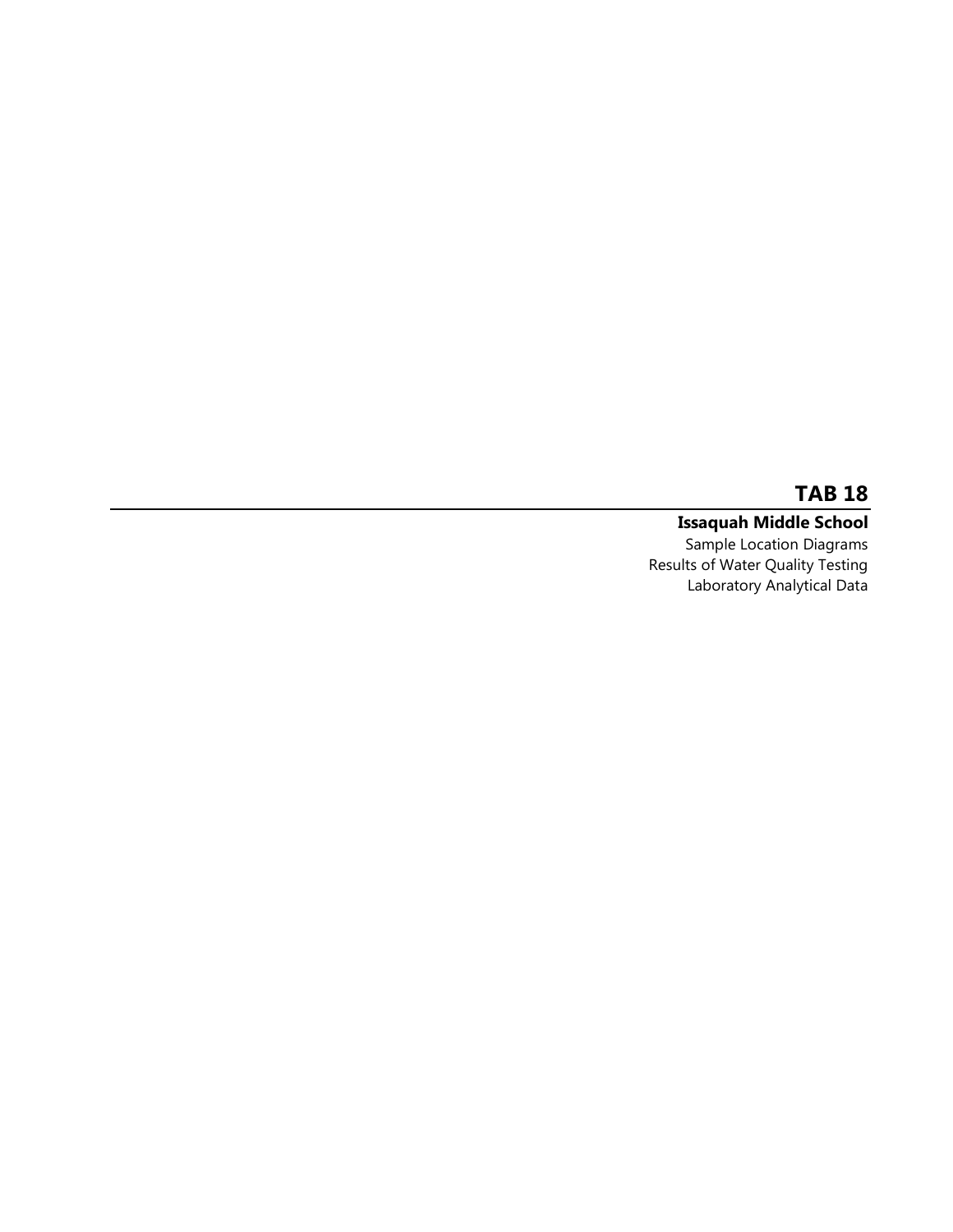#### **Maywood Middle School**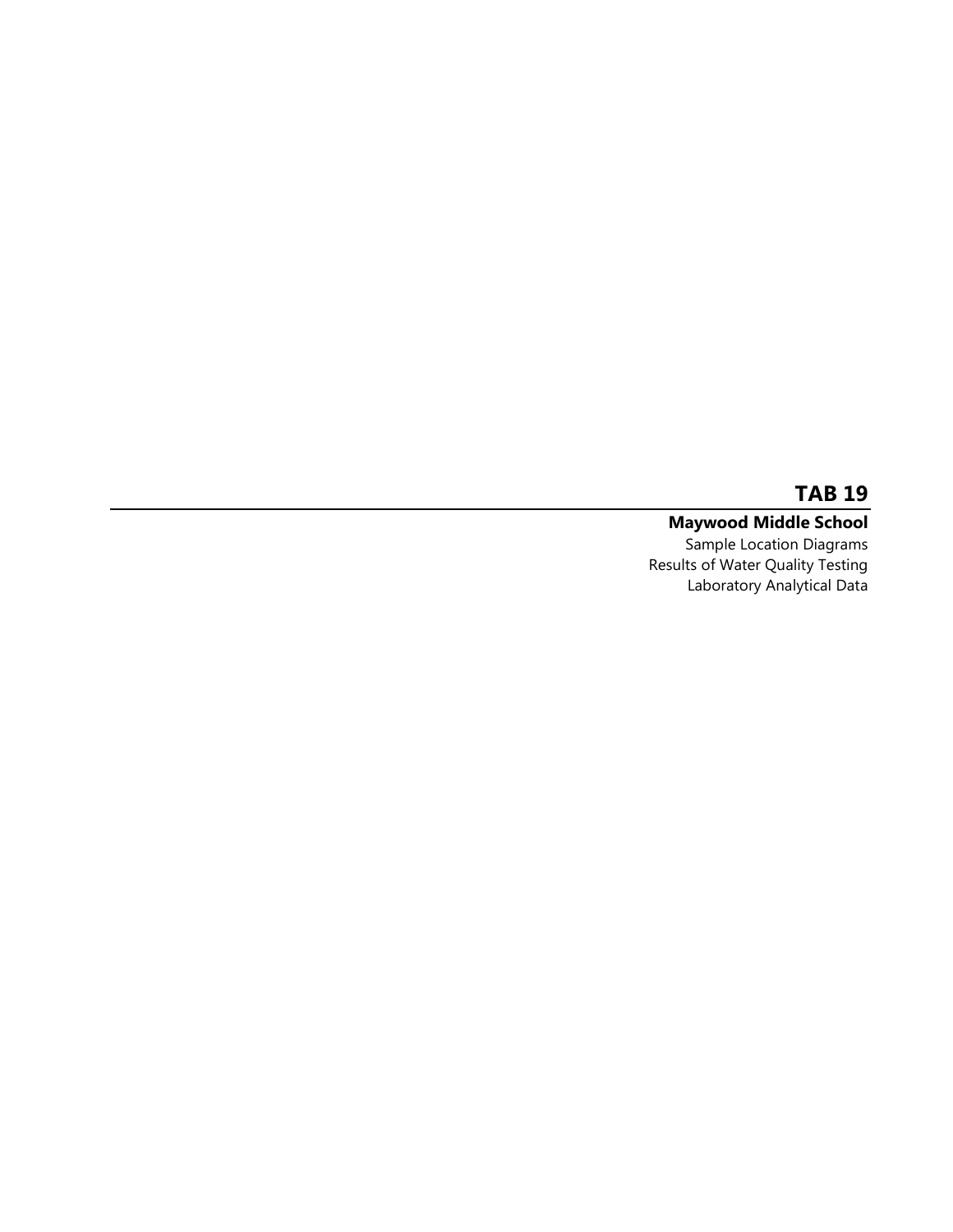## **Pacific Cascade Middle School**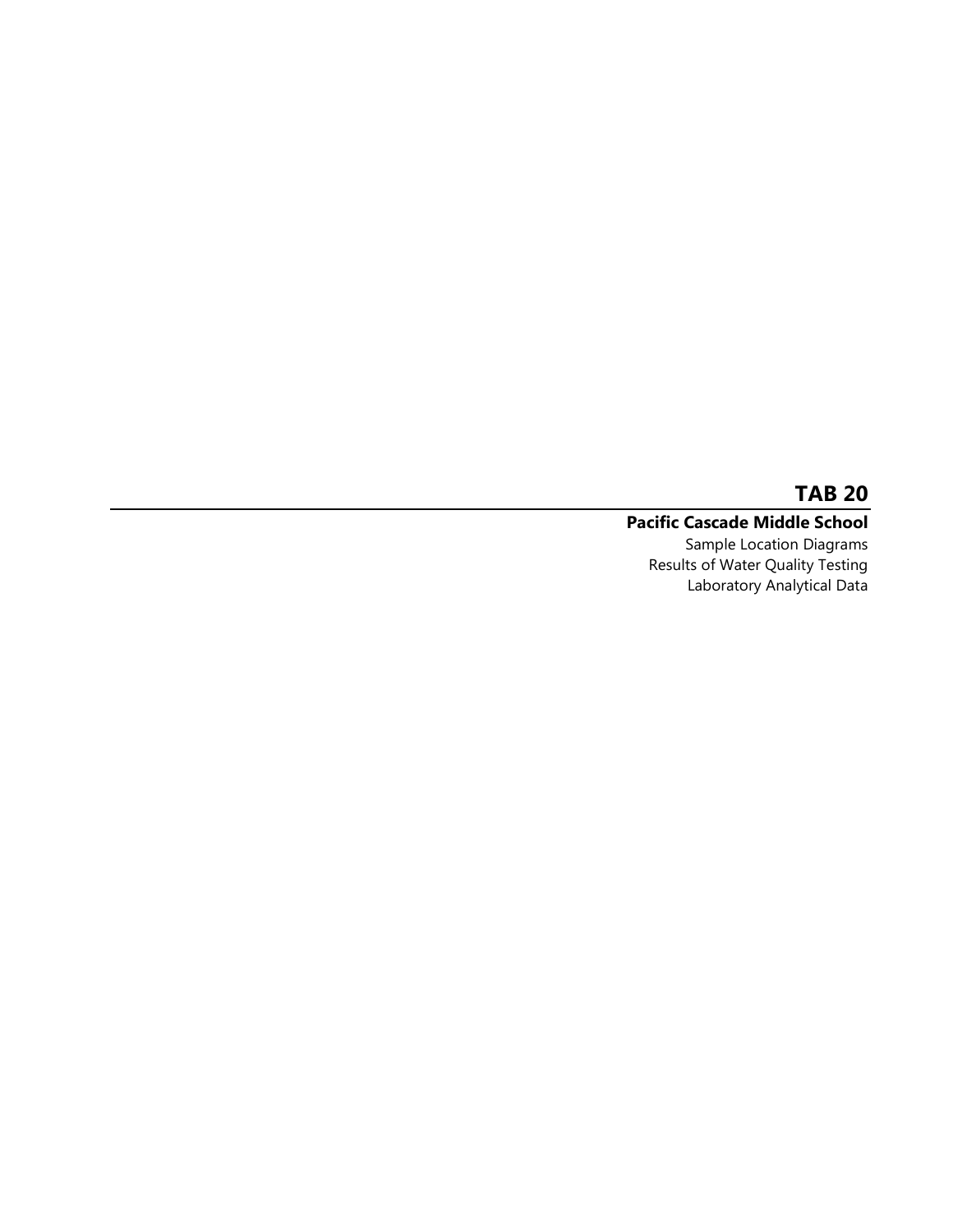**Pine Lake Middle School** Sample Location Diagrams Results of Water Quality Testing Laboratory Analytical Data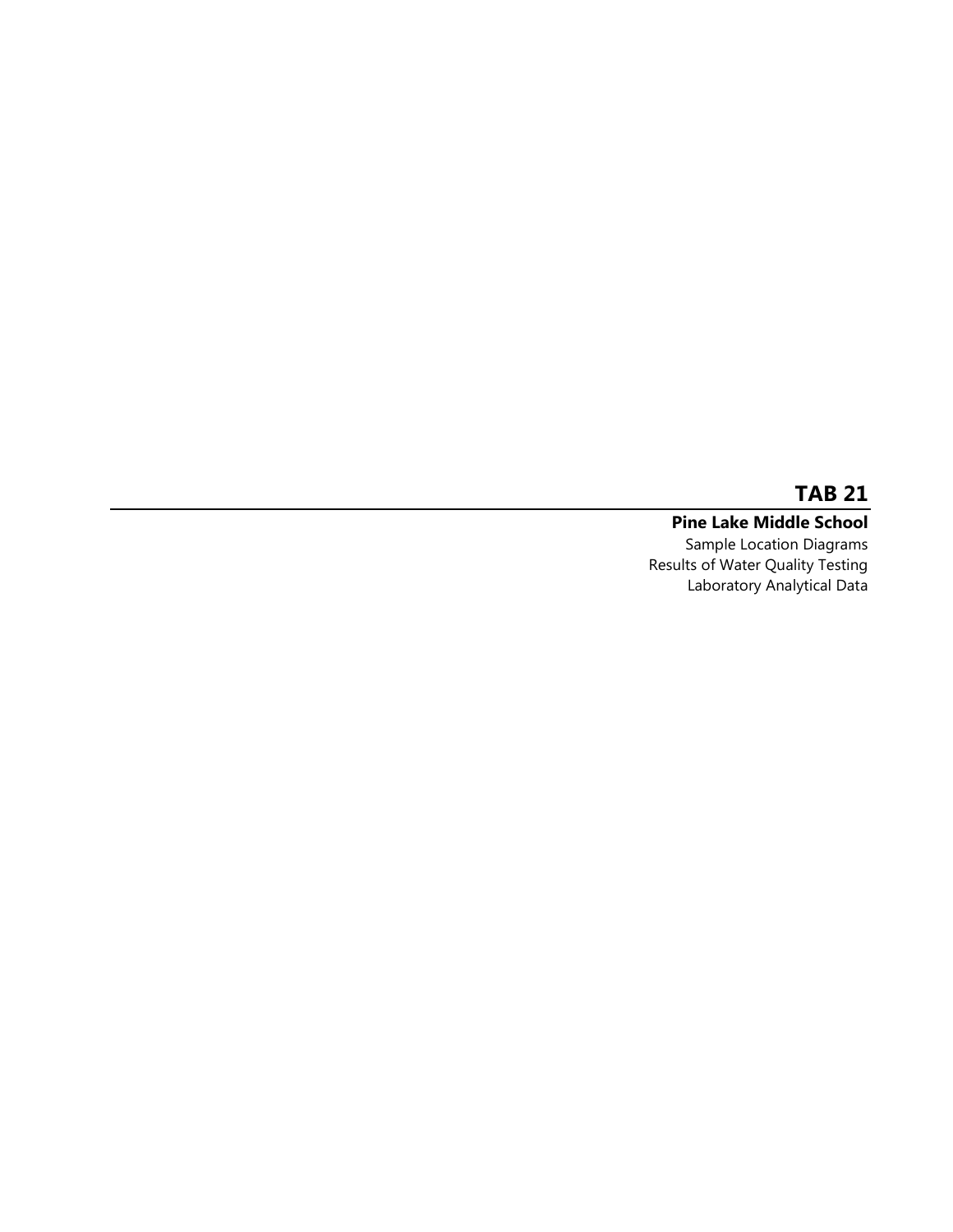**Gibson Ek High School** Sample Location Diagrams Results of Water Quality Testing Laboratory Analytical Data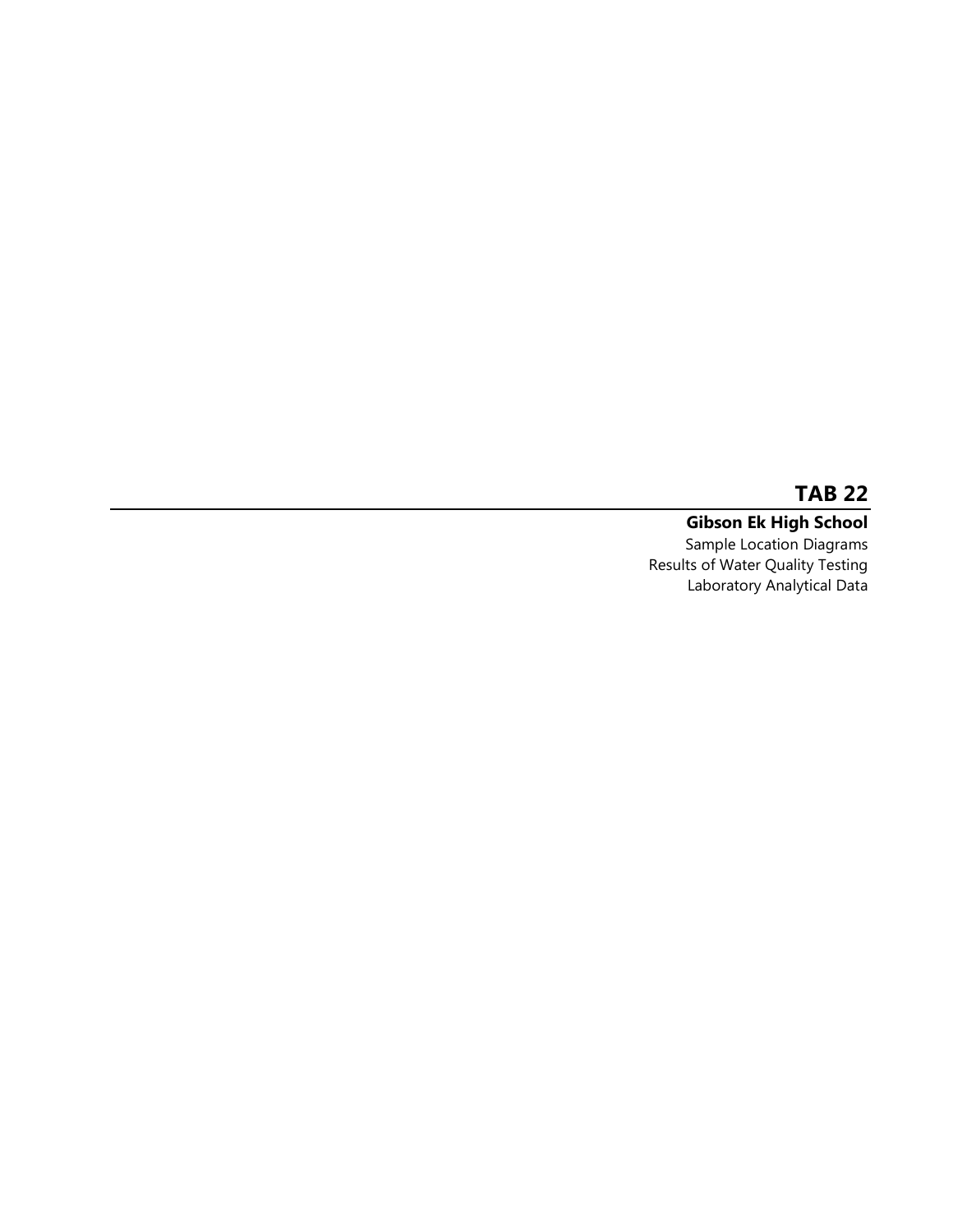#### **Issaquah High School and Stadium**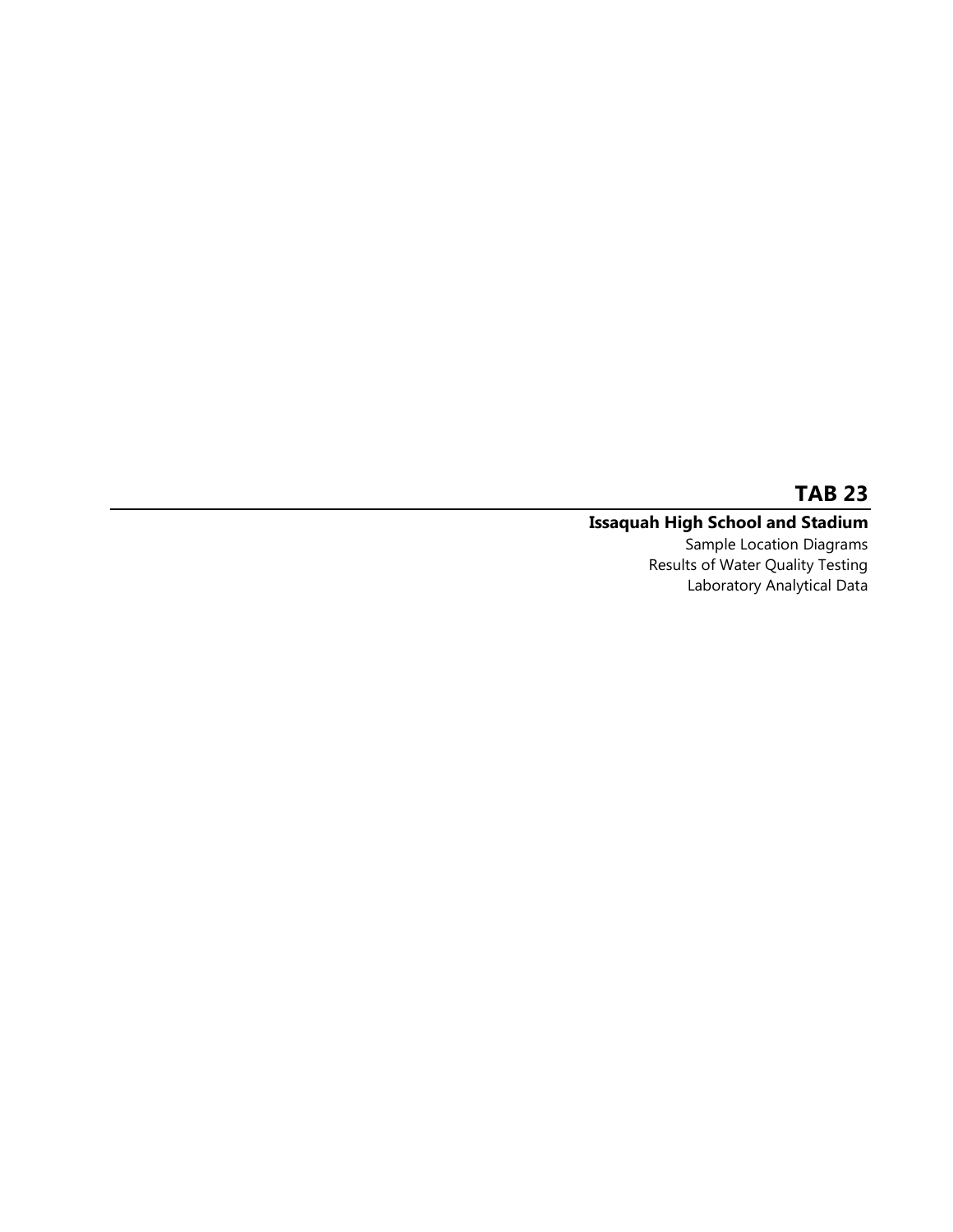#### **Liberty High School and Stadium**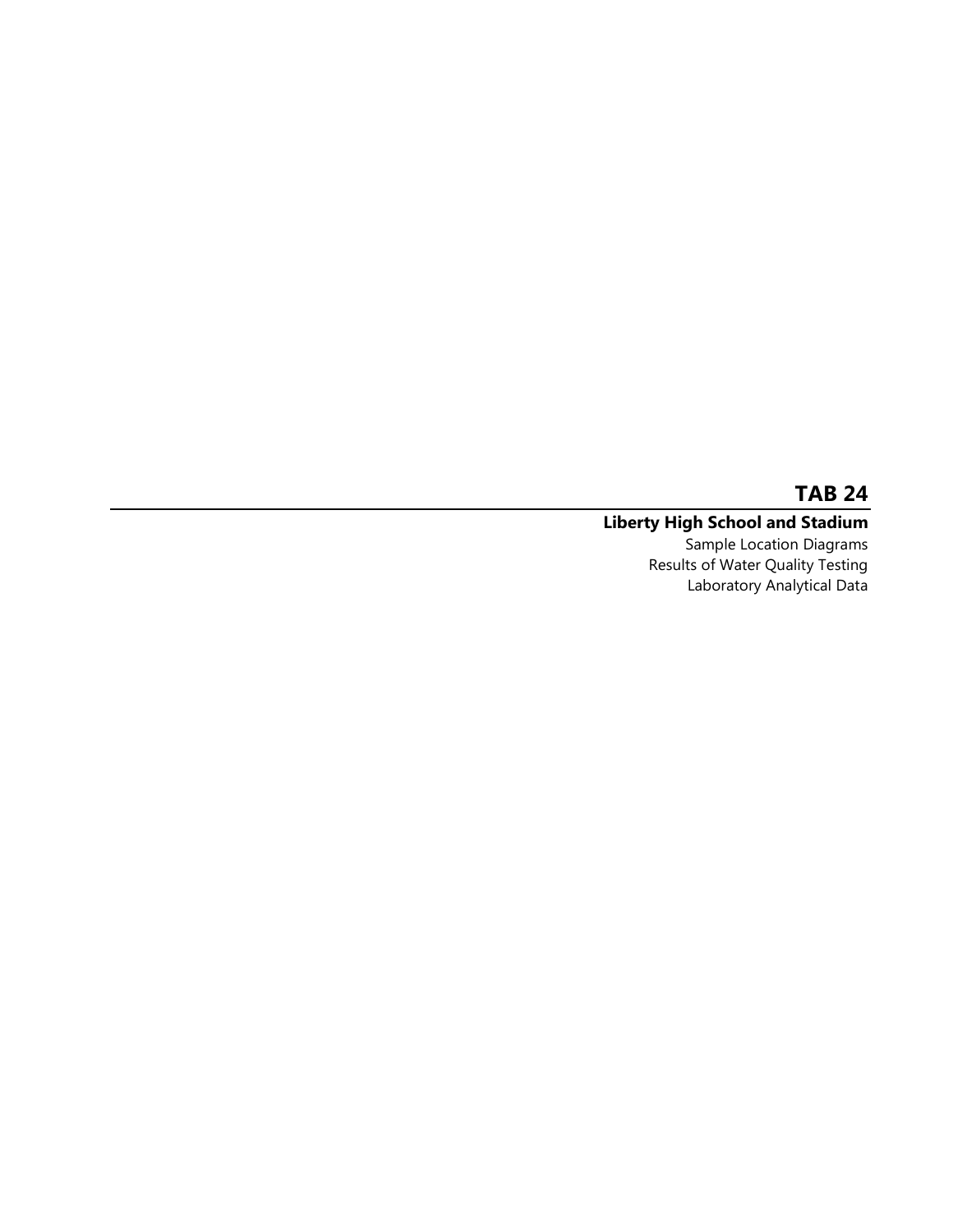#### **Skyline High School and Stadium**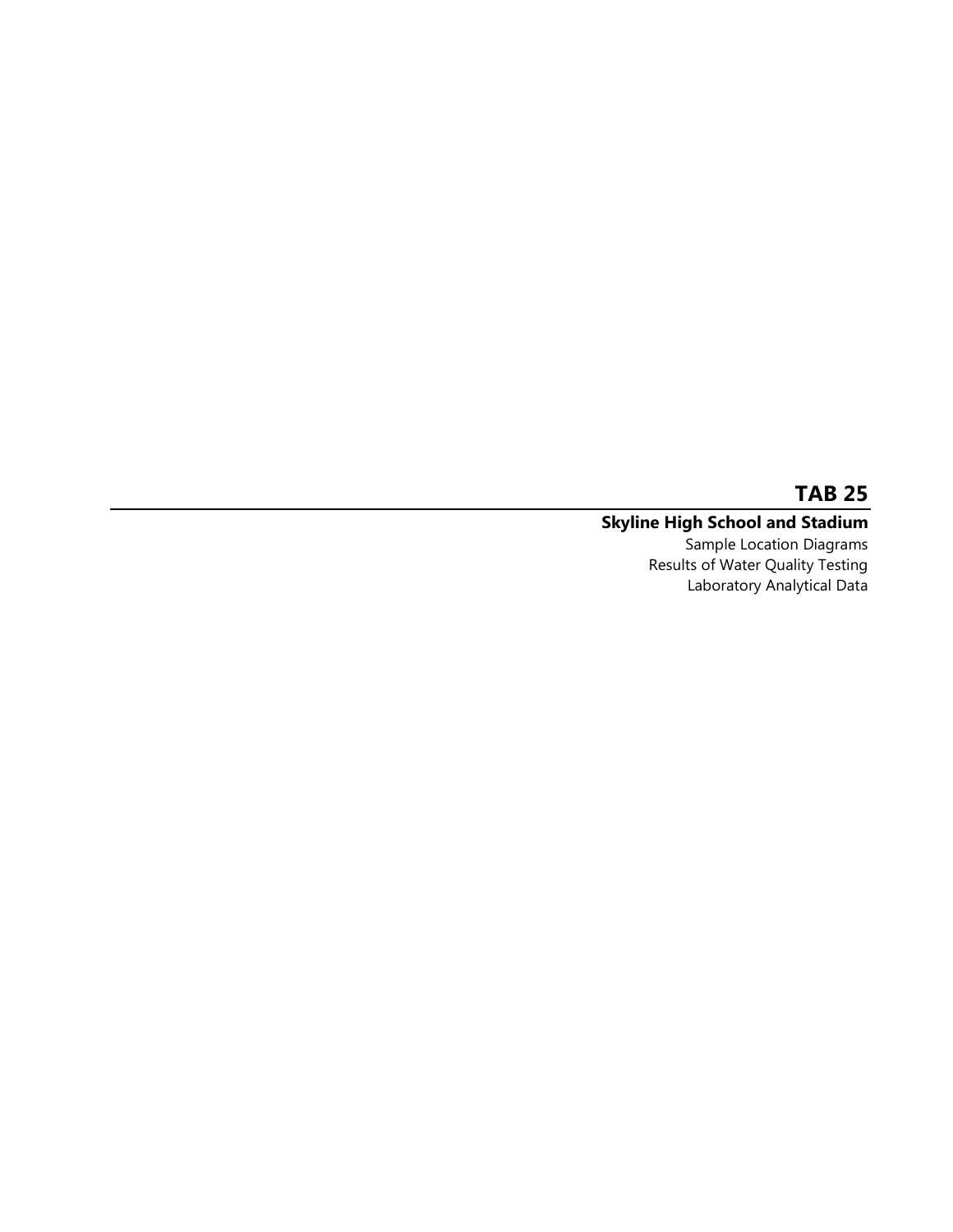# **Administrative Building**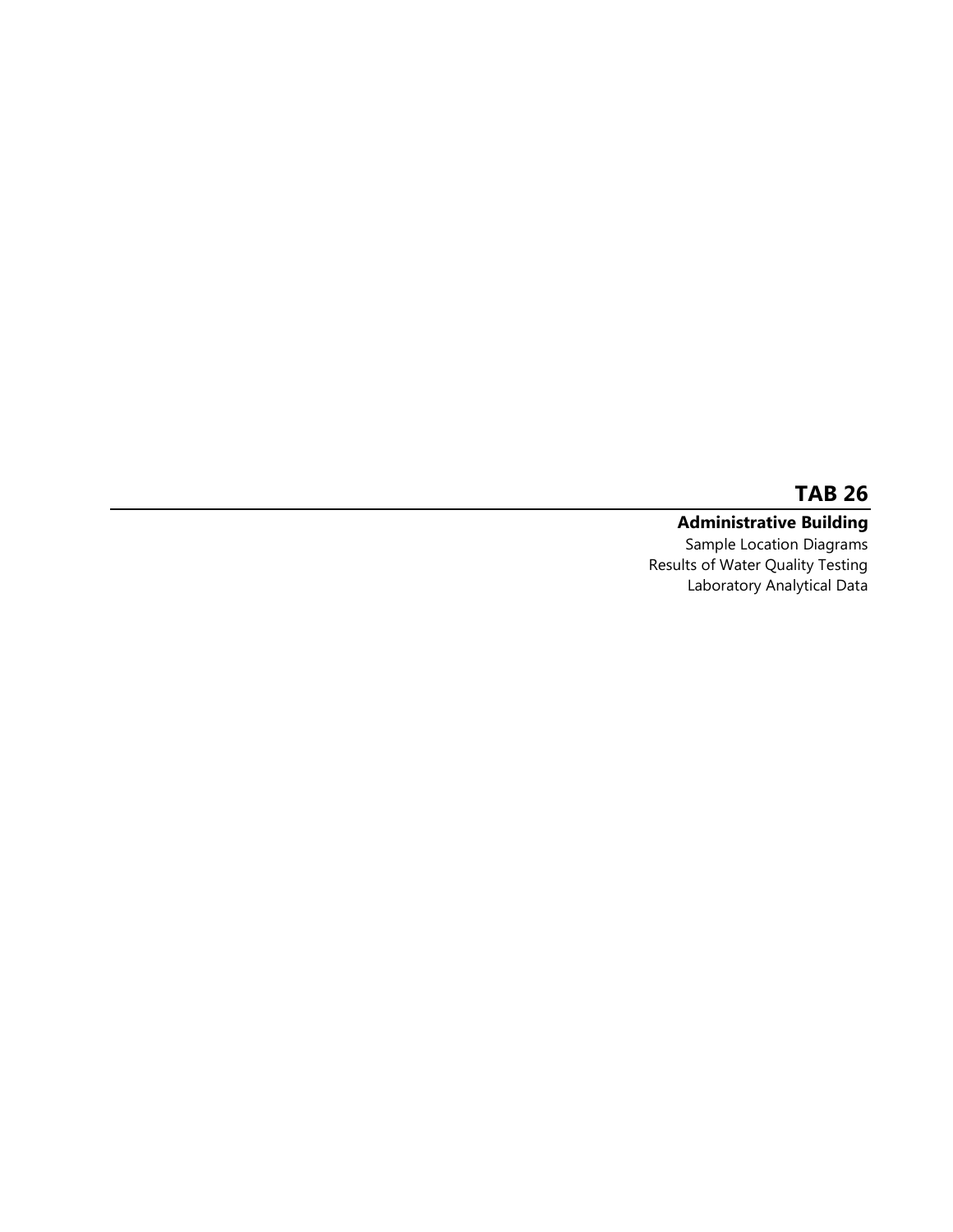#### **May Valley Service Center** Sample Location Diagrams Results of Water Quality Testing Laboratory Analytical Data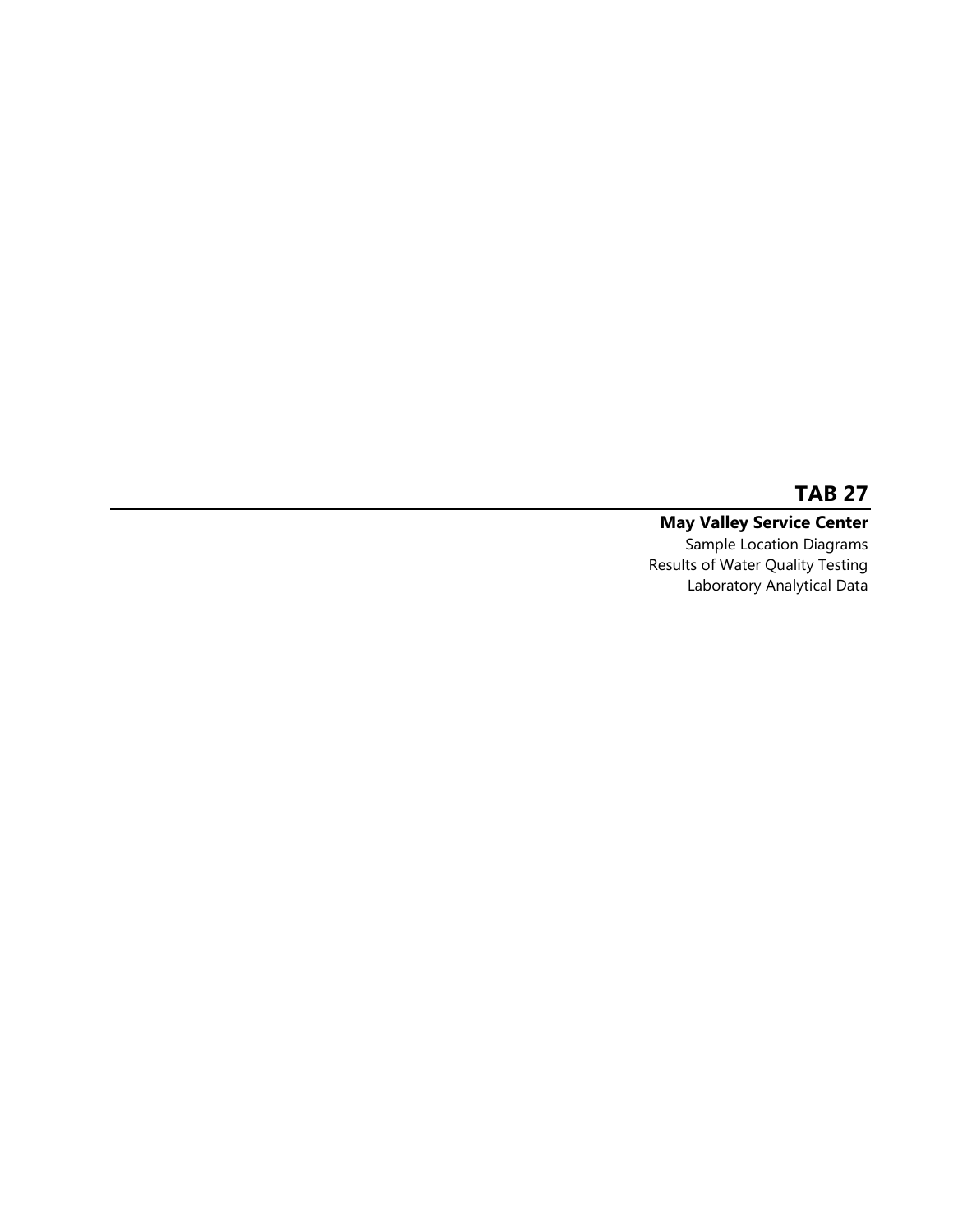**Transportation - Main** Sample Location Diagrams Results of Water Quality Testing Laboratory Analytical Data